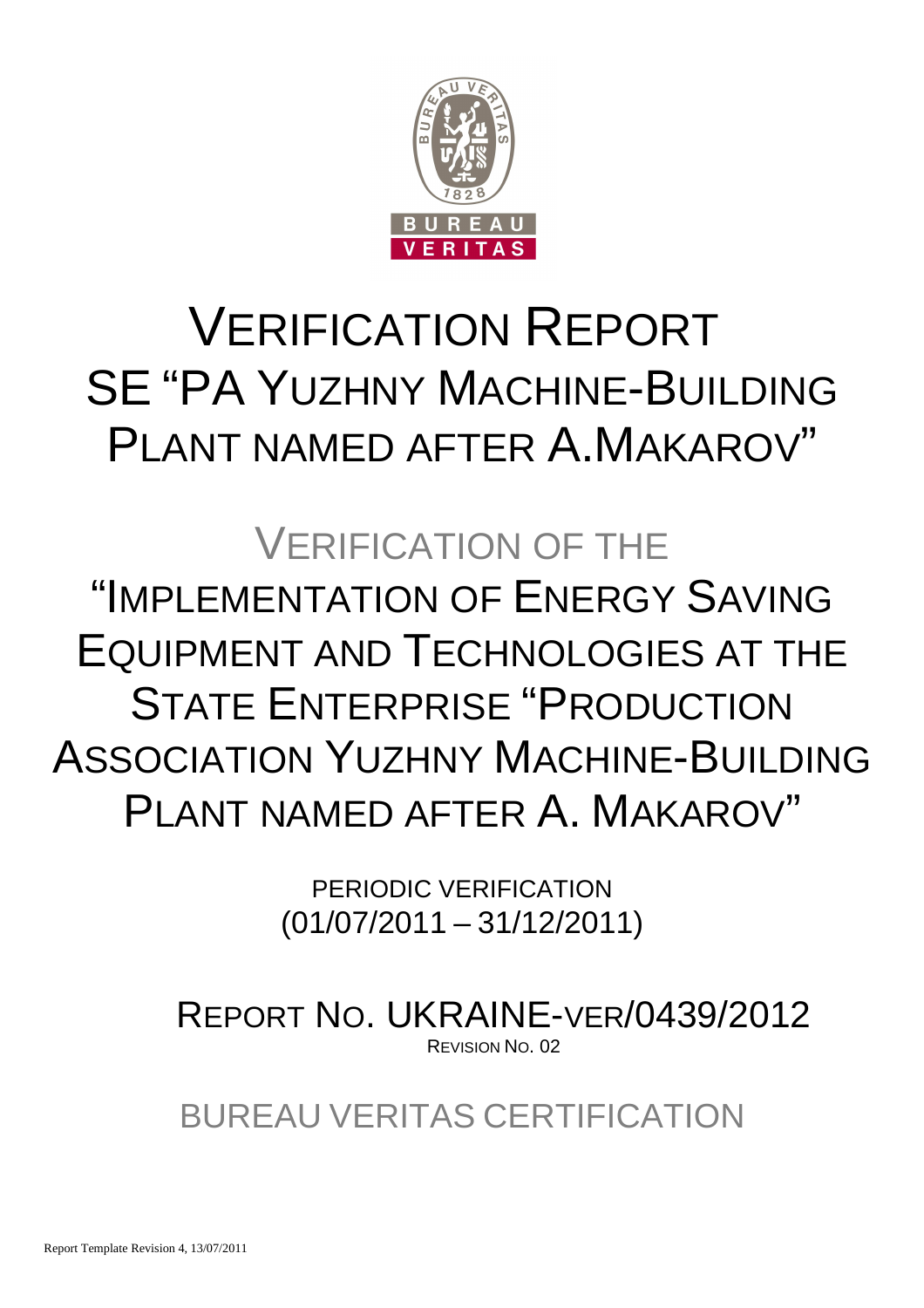

#### VERIFICATION REPORT

| Date of first issue:<br>05/04/2012                                                                                                   | Organizational unit:<br><b>Bureau Veritas Certification Holding</b><br>SAS                                                                                                                                                                                                                                                                                                                                                                                                                                                                                                                                                                                                                                                                                                    |  |
|--------------------------------------------------------------------------------------------------------------------------------------|-------------------------------------------------------------------------------------------------------------------------------------------------------------------------------------------------------------------------------------------------------------------------------------------------------------------------------------------------------------------------------------------------------------------------------------------------------------------------------------------------------------------------------------------------------------------------------------------------------------------------------------------------------------------------------------------------------------------------------------------------------------------------------|--|
| Client:<br>SE "PA Yuzhny Machine-Building<br>Plant named after A. Makarov"                                                           | Client ref.:<br>luriy Pashchenko                                                                                                                                                                                                                                                                                                                                                                                                                                                                                                                                                                                                                                                                                                                                              |  |
| Summary:<br>Supervisory Committee, as well as the host country criteria.                                                             | Bureau Veritas Certification has made the periodic verification of the project "Implementation of Energy Saving<br>Equipment and Technologies at the State Enterprise "Production Association Yuzhny Machine-Building Plant<br>named after A. Makarov", project of SE "PA Yuzhny Machine-Building Plant named after A.Makarov" located in<br>Dnipropetrovsk city, Ukraine, and applying the JI specific approach, on the basis of UNFCCC criteria for the JI,<br>as well as criteria given to provide for consistent project operations, monitoring and reporting. UNFCCC criteria<br>refer to Article 6 of the Kyoto Protocol, the JI rules and modalities and the subsequent decisions by the JI                                                                            |  |
|                                                                                                                                      | The verification scope is defined as a periodic independent review and ex post determination by the Accredited<br>Independent Entity of the monitored reductions in GHG emissions during defined verification period, and<br>consisted of the following three phases: i) desk review of the monitoring report against the project design and<br>monitoring plan; ii) follow-up interviews with project stakeholders; iii) resolution of outstanding issues and the<br>issuance of the final verification report and opinion. The overall verification, from Contract Review to<br>Verification Report & Opinion, was conducted using Bureau Veritas Certification internal procedures.                                                                                        |  |
| (CR and CAR), presented in Appendix A.                                                                                               | The first output of the verification process is a list of Clarification Request and Corrective Actions Requests                                                                                                                                                                                                                                                                                                                                                                                                                                                                                                                                                                                                                                                               |  |
| monitoring period 01/07/2011 - 31/12/2011.                                                                                           | In summary, Bureau Veritas Certification confirms that the project is implemented as planned and described in<br>approved project design documents. Installed equipment being essential for generating emission reduction<br>runs reliably and is calibrated appropriately. The monitoring system is in place and the project is generating<br>GHG emission reductions. The GHG emission reduction is calculated accurately and without material errors,<br>omissions, or misstatements, and the ERUs issued totalize 297 140 tonnes of CO <sub>2</sub> equivalent for the<br>Our opinion relates to the project's GHG emissions and resulting GHG emission reductions reported and<br>related to the approved project baseline and monitoring, and its associated documents. |  |
|                                                                                                                                      |                                                                                                                                                                                                                                                                                                                                                                                                                                                                                                                                                                                                                                                                                                                                                                               |  |
| Report No.:<br>Subject Group:<br>UKRAINE-ver/0439/2012<br>JI                                                                         |                                                                                                                                                                                                                                                                                                                                                                                                                                                                                                                                                                                                                                                                                                                                                                               |  |
| Project title:<br>Implementation of Energy Saving Equipment<br>and Technologies at the State<br>"Production<br>Association<br>Yuzhny | Enterprise<br>Machine-                                                                                                                                                                                                                                                                                                                                                                                                                                                                                                                                                                                                                                                                                                                                                        |  |
| Building Plant named after A. Makarov"<br>Work carried out by:<br>Oleg Skoblyk - Team Leader, Lead Verifier                          |                                                                                                                                                                                                                                                                                                                                                                                                                                                                                                                                                                                                                                                                                                                                                                               |  |
| Olena Manziuk - Team member, Verifier<br>Work reviewed by:                                                                           |                                                                                                                                                                                                                                                                                                                                                                                                                                                                                                                                                                                                                                                                                                                                                                               |  |
| Ivan Sokolov - Internal Technical Reviewer<br>Vyacheslav Yeriomin - Technical Expert <sup>2</sup><br>Work approved by:               | $\bowtie$<br>No distribution without permission from the<br>Client or responsible organizational unit                                                                                                                                                                                                                                                                                                                                                                                                                                                                                                                                                                                                                                                                         |  |
| Ivan Sokolov - Operational Manager<br>Date of this revision:<br>Rev. No.:<br>Number of pages                                         | Limited distribution<br>ation                                                                                                                                                                                                                                                                                                                                                                                                                                                                                                                                                                                                                                                                                                                                                 |  |
| 06/04/2012<br>02<br>37                                                                                                               | Unrestricted distribution                                                                                                                                                                                                                                                                                                                                                                                                                                                                                                                                                                                                                                                                                                                                                     |  |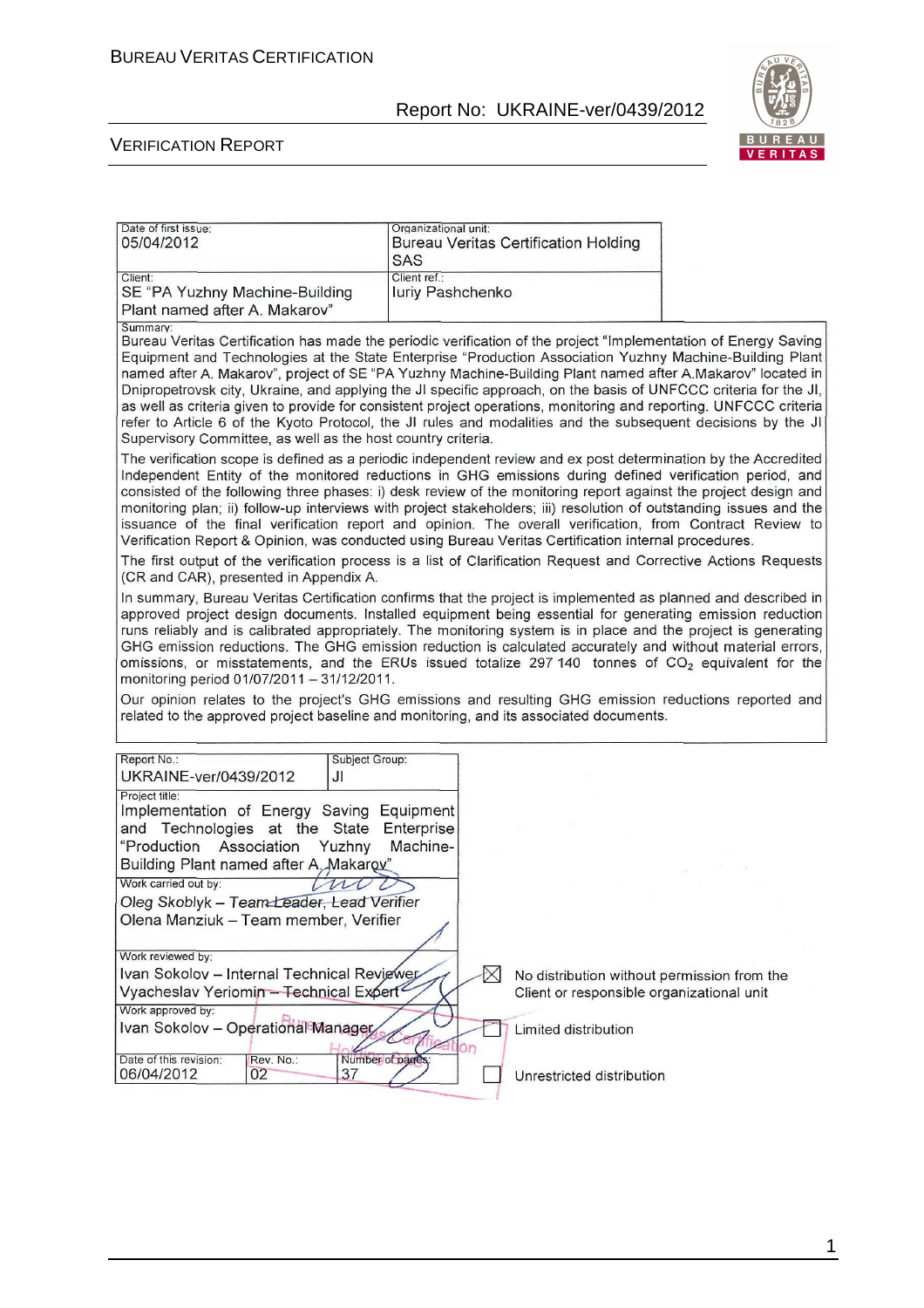

VERIFICATION REPORT

#### **Abbreviations**

| AIE | <b>Accredited Independent Entity</b> |  |
|-----|--------------------------------------|--|
|     |                                      |  |

- BVC Bureau Veritas Certification Holding SAS
- CAR Corrective Action Request
- CDM Clean Development Mechanism
- CL Clarification Request
- CO<sub>2</sub> Carbon Dioxide
- DVM Determination and Verification Manual
- ERU Emission Reduction Unit
- FAR Forward Action Request
- GHG Green House Gas(es)
- IPCC Intergovernmental Panel on Climate Change
- JI Joint Implementation
- JISC Joint Implementation Supervisory Committee
- MP Monitoring Plan
- MR Monitoring Report
- DFP Designated Focal Point
- QA/QC Quality Assurance/Quality Control
- PDD Project Design Document
- UNFCCC United Nations Framework Convention for Climate Change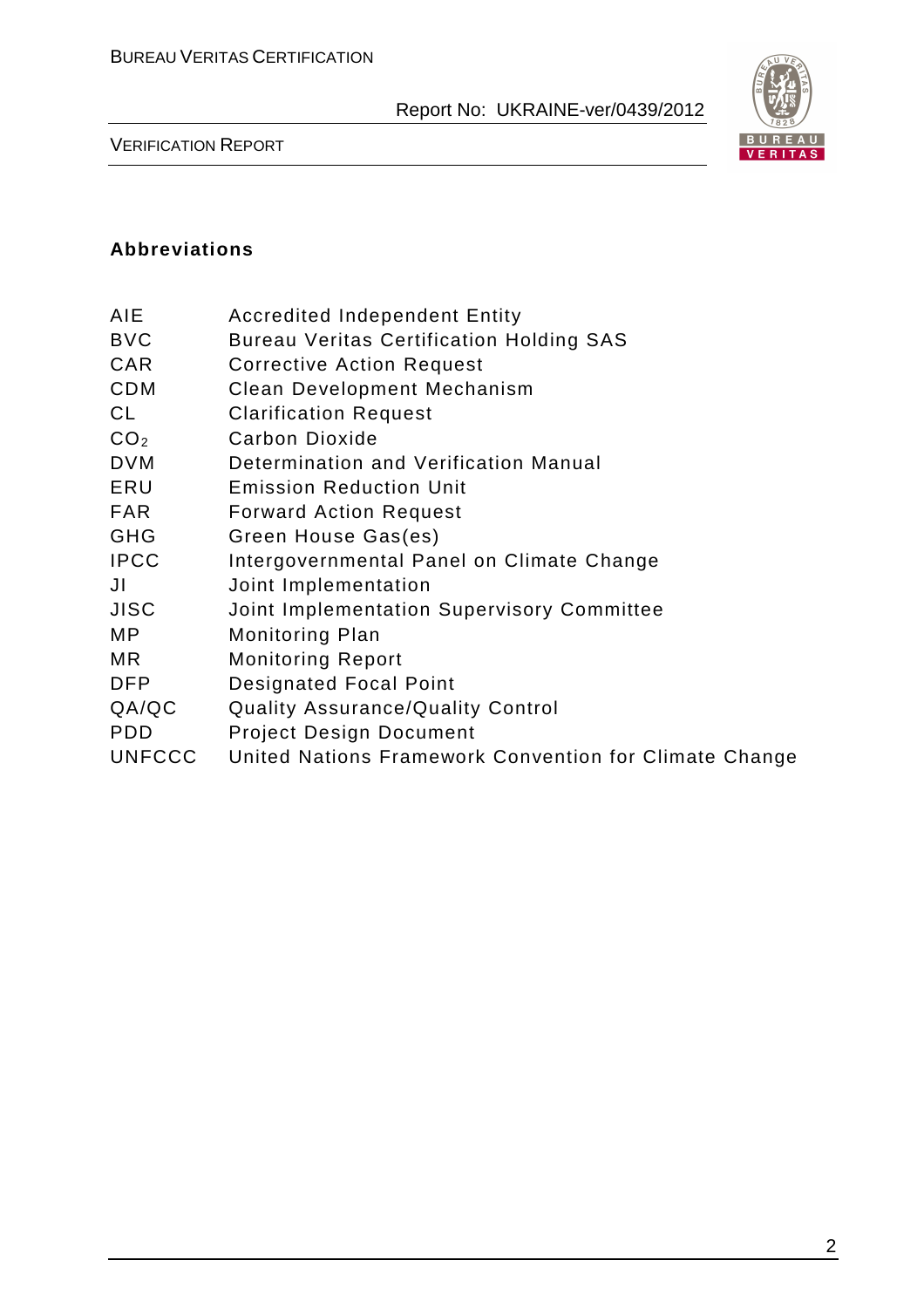

BUREAU<br><mark>VERITAS</mark>

VERIFICATION REPORT

# **Table of Contents Page 2014**

| 1              |                                                                              | $\overline{4}$ |
|----------------|------------------------------------------------------------------------------|----------------|
| 1.1            | Objective                                                                    | 4              |
| 1.2            | Scope                                                                        | $\overline{4}$ |
| 1.3            | <b>Verification Team</b>                                                     | $\overline{4}$ |
| $\overline{2}$ |                                                                              | $.5\,$         |
| 2.1            | <b>Review of Documents</b>                                                   | 5              |
| 2.2            | Follow-up Interviews                                                         | 6              |
| 2.3            | Resolution of Clarification, Corrective and Forward Action<br>Requests       | 6              |
| 3              |                                                                              |                |
| 3.1            | Remaining issues and FARs from previous verifications                        | $\overline{7}$ |
| 3.2            | Project approval by Parties involved (90-91)                                 | $\overline{7}$ |
| 3.3            | Project implementation (92-93)                                               | 8              |
| 3.4            | Compliance of the monitoring plan with the monitoring<br>methodology (94-98) | 9              |
| 3.5            | Revision of monitoring plan (99-100)                                         | 10             |
| 3.6            | Data management (101)                                                        | 12             |
| 3.7            | Verification regarding programmes of activities (102-110)                    | 13             |
| 4              |                                                                              |                |
| 5              |                                                                              |                |
|                |                                                                              |                |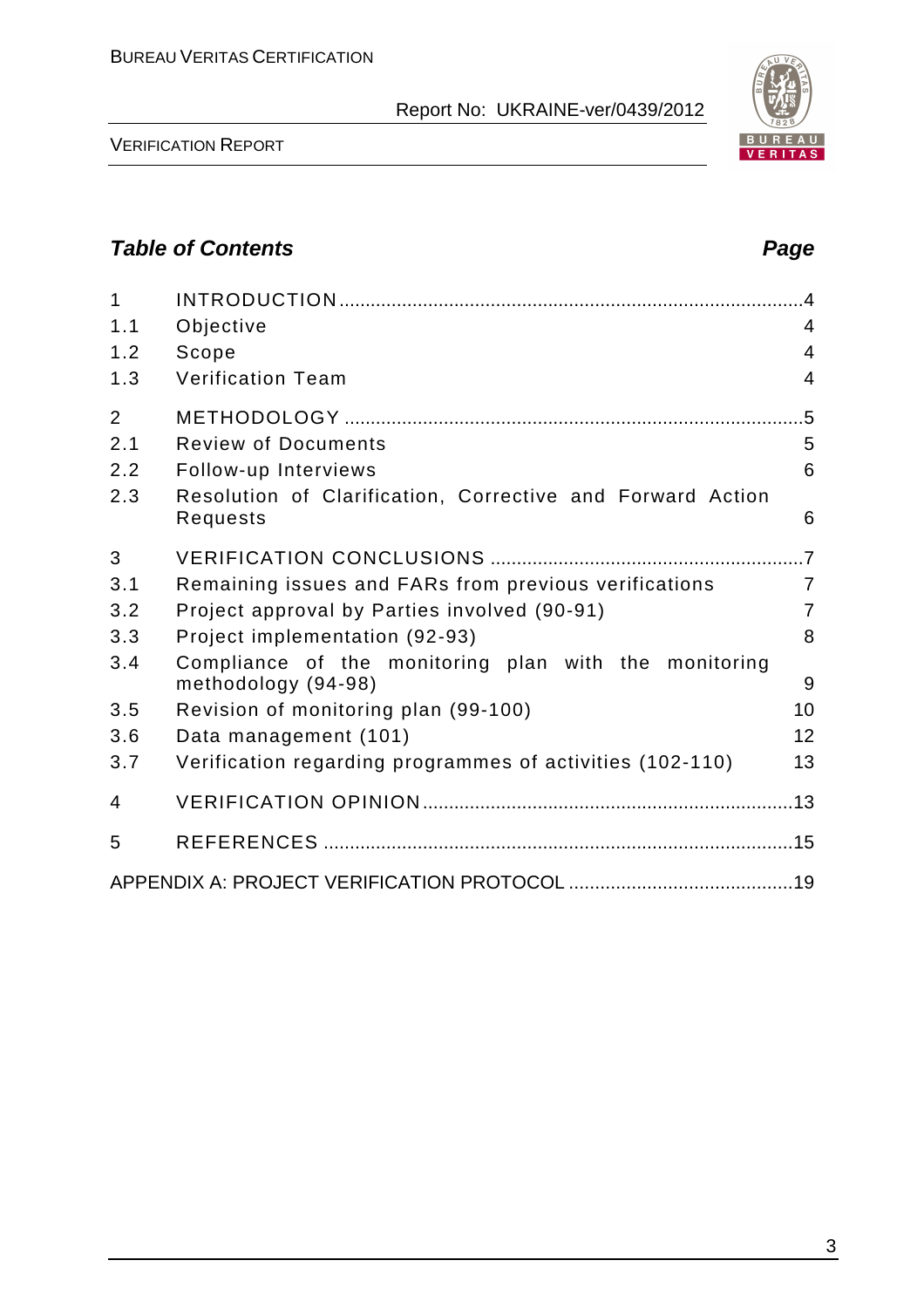

VERIFICATION REPORT

# **1 INTRODUCTION**

State Enterprise "Production Association Yuzhny Machine-Building Plant named after A. Makarov" has commissioned Bureau Veritas Certification to verify the emissions reductions of its JI project "Implementation of Energy Saving Equipment and Technologies at the State Enterprise "Production Association Yuzhny Machine-Building Plant named after A. Makarov" (hereafter called "the project") at Dnipropetrovsk city, Ukraine.

This report summarizes the findings of the verification of the project, performed on the basis of UNFCCC criteria, as well as criteria given to provide for consistent project operations, monitoring and reporting.

# **1.1 Objective**

Verification is the periodic independent review and ex post determination by the Accredited Independent Entity of the monitored reductions in GHG emissions during defined verification period.

The objective of verification can be divided in Initial Verification and Periodic Verification.

UNFCCC criteria refer to Article 6 of the Kyoto Protocol, the JI rules and modalities and the subsequent decisions by the JI Supervisory Committee, as well as the host country criteria.

# **1.2 Scope**

The verification scope is defined as an independent and objective review of submitted monitoring report and the determined project design document including the project's baseline study and monitoring plan and other relevant documents. The information in these documents is reviewed against Kyoto Protocol requirements, UNFCCC rules and associated interpretations.

The verification is not meant to provide any consulting towards the Client. However, stated requests for clarifications, corrective and/or forward actions may provide input for improvement of the project monitoring towards reductions in the GHG emissions.

# **1.3 Verification Team**

The verification team consists of the following personnel:

Oleg Skoblyk

Bureau Veritas Certification Team Leader, Climate Change Lead Verifier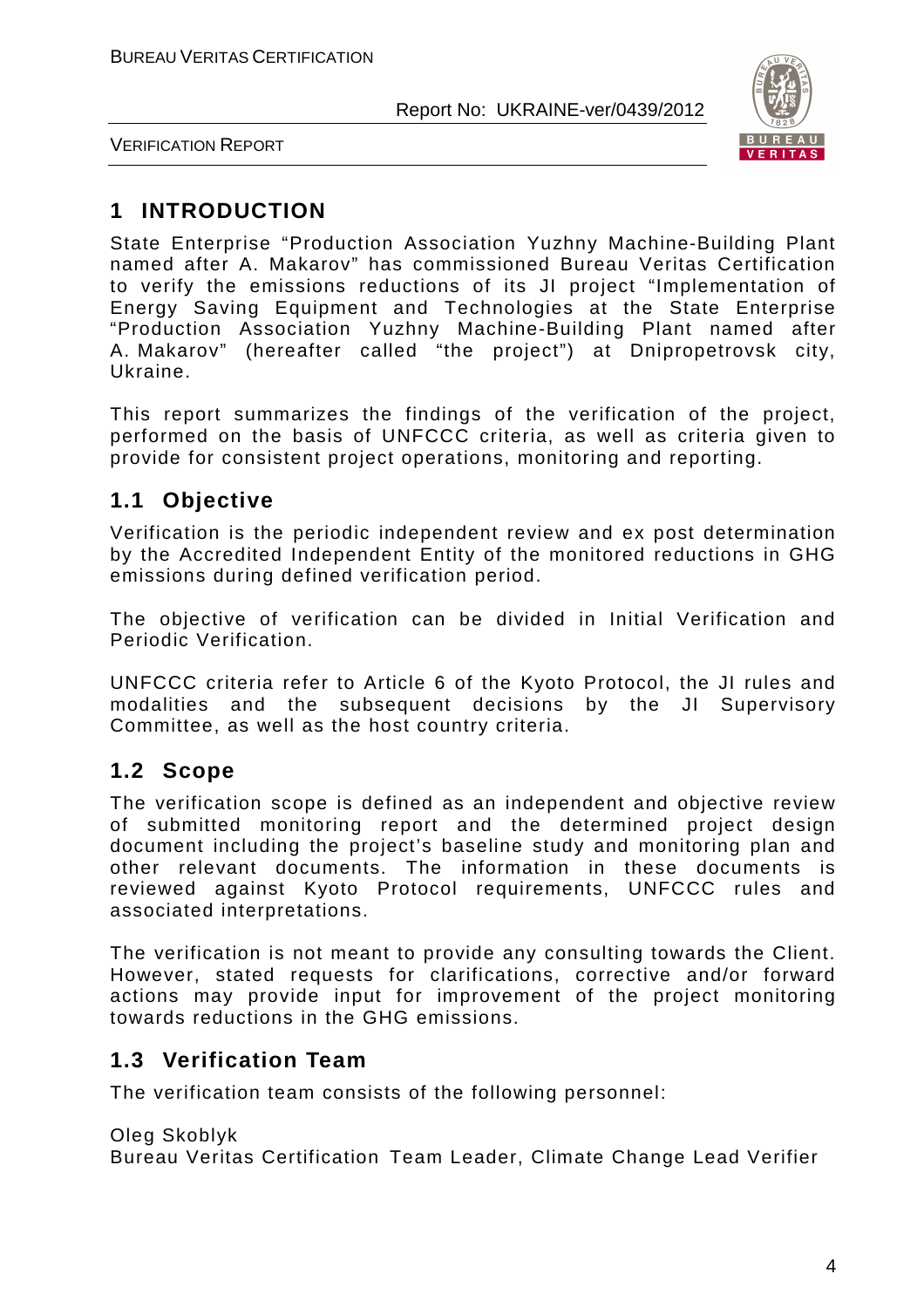

VERIFICATION REPORT

Olena Manziuk Bureau Veritas Certification Team Member, Climate Change Verifier

This verification report was reviewed by:

Ivan Sokolov Bureau Veritas Certification Internal Technical Reviewer

# **2 METHODOLOGY**

The overall verification, from Contract Review to Verification Report & Opinion, was conducted using Bureau Veritas Certification internal procedures.

In order to ensure transparency, a verification protocol was customized for the project, according to the version 01 of the Joint Implementation Determination and Verification Manual, issued by the Joint Implementation Supervisory Committee at its 19 meeting on 04/12/2009. The protocol shows, in a transparent manner, criteria (requirements), means of verification and the results from verifying the identified criteria. The verification protocol serves the following purposes:

- It organizes, details and clarifies the requirements a JI project is expected to meet;
- It ensures a transparent verification process where the verifier will document how a particular requirement has been verified and the result of the verification.

The completed verification protocol is enclosed in Appendix A to this report.

## **2.1 Review of Documents**

The Monitoring Report (MR) submitted by SE "PA Yuzhny Machine-Building Plant named after A. Makarov" and additional background documents related to the project design and baseline, i.e. country Law, Project Design Document (PDD), JI specific approach developed in accordance with Guidance on criteria for baseline setting and monitoring, Host party criteria, Kyoto Protocol, Clarifications on Verification Requirements to be Checked by an Accredited Independent Entity were reviewed.

The verification findings presented in this report relate to the Monitoring Report version 01 dated 27/02/2012, the Monitoring Report version 02 dated 27/03/2012, the Monitoring Report version 03 dated 02/04/2012, and project as described in the determined PDD.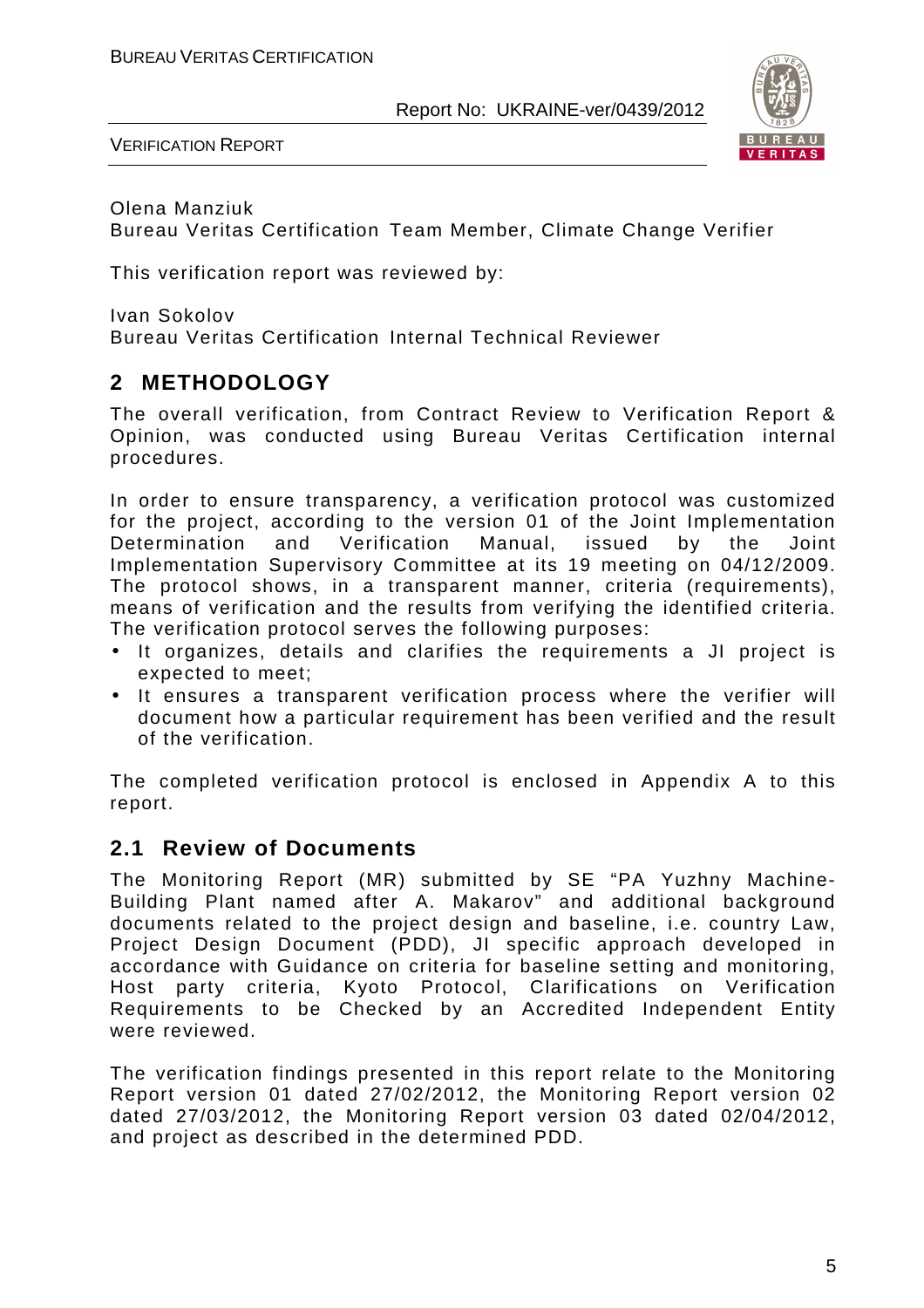

VERIFICATION REPORT

# **2.2 Follow-up Interviews**

On 22/03/2012 Bureau Veritas Certification during site visit performed interviews with project stakeholders to confirm selected information and to resolve issues identified in the document review. Representatives of State Enterprise "Production Association Yuzhny Machine-Building Plant named after A.Makarov" and Institute of Engineering Ecology were interviewed (see section 5 References). The main topics of the interviews are summarized in Table 1 below.

| Interviewed<br>organization                                                                                                    | <b>Interview topics</b>                                                                                                                                                                                                                                                                                                                          |
|--------------------------------------------------------------------------------------------------------------------------------|--------------------------------------------------------------------------------------------------------------------------------------------------------------------------------------------------------------------------------------------------------------------------------------------------------------------------------------------------|
| <b>State Enterprise</b><br>"Production<br>Association<br>Yuzhny Machine-<br><b>Building Plant</b><br>named after<br>A.Makarov" | $\triangleright$ Organizational structure<br>Responsibilities and authorities<br>➤<br>$\triangleright$ Training of personnel<br>Quality management procedures and technology<br>➤<br>Implementation of equipment (records)<br>➤<br>Metering equipment control<br>➤<br>Metering record keeping system, database<br>➤<br>Monitoring procedure<br>➤ |
| Institute of<br>Engineering<br>Ecology                                                                                         | $\triangleright$ Baseline methodology<br>Monitoring plan<br>➤<br>Monitoring report<br>➤<br>Deviations from PDD<br>➤<br>Emission reduction calculation                                                                                                                                                                                            |

#### **Table 1 Interview topics**

## **2.3 Resolution of Clarification, Corrective and Forward Action Requests**

The objective of this phase of the verification is to raise the requests for corrective actions and clarification and any other outstanding issues that needed to be clarified for Bureau Veritas Certification positive conclusion on the GHG emission reduction calculation.

If the Verification Team, in assessing the monitoring report and supporting documents, identifies issues that need to be corrected, clarified or improved with regard to the monitoring requirements, it should raise these issues and inform the project participants of these issues in the form of:

(a) Corrective Action Request (CAR), requesting the project participants to correct a mistake that is not in accordance with the monitoring plan;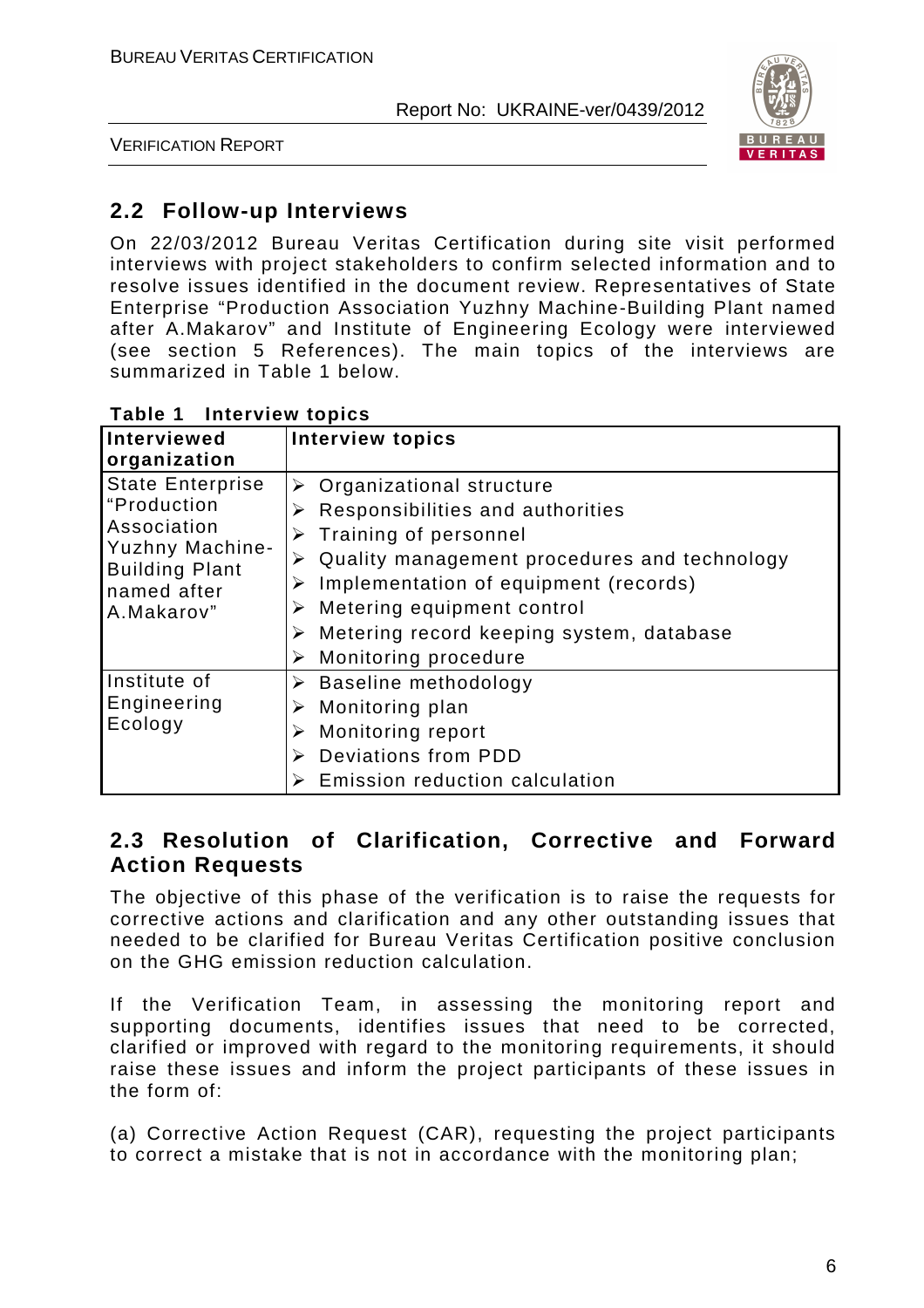

VERIFICATION REPORT

(b) Clarification Request (CL), requesting the project participants to provide additional information for the Verification Team to assess compliance with the monitoring plan;

(c) Forward Action Request (FAR), informing the project participants of an issue, relating to the monitoring that needs to be reviewed during the next verification period.

The Verification Team will make an objective assessment as to whether the actions taken by the project participants, if any, satisfactorily resolve the issues raised, if any, and should conclude its findings of the verification.

To guarantee the transparency of the verification process, the concerns raised are documented in more detail in the verification protocol in Appendix A.

# **3 VERIFICATION CONCLUSIONS**

In the following sections, the conclusions of the verification are stated.

The findings from the desk review of the original monitoring documents and the findings from interviews during the follow up visit are described in the Verification Protocol in Appendix A.

The Clarification Request and Corrective Action Requests are stated, where applicable, in the following sections and are further documented in the Verification Protocol in Appendix A. The verification of the Project resulted in seven Corrective Action Requests and one Clarification Request.

The number between brackets at the end of each section corresponds to the DVM paragraph.

# **3.1 Remaining issues and FARs from previous verifications**

No FARs from previous verifications were raised by verification team. Thus, the following section is not applicable.

# **3.2 Project approval by Parties involved (90-91)**

Written project approval (LoA # 2591/23/7 dated 16/09/2011) by the host Party (Ukraine) has been issued by the State Environmental Investment Agency of Ukraine.

Moreover, the Federal Office for the Environment (FOEN, Switzerland) has issued the Letter of Approval # J294-0485 dated 24/01/2011 for this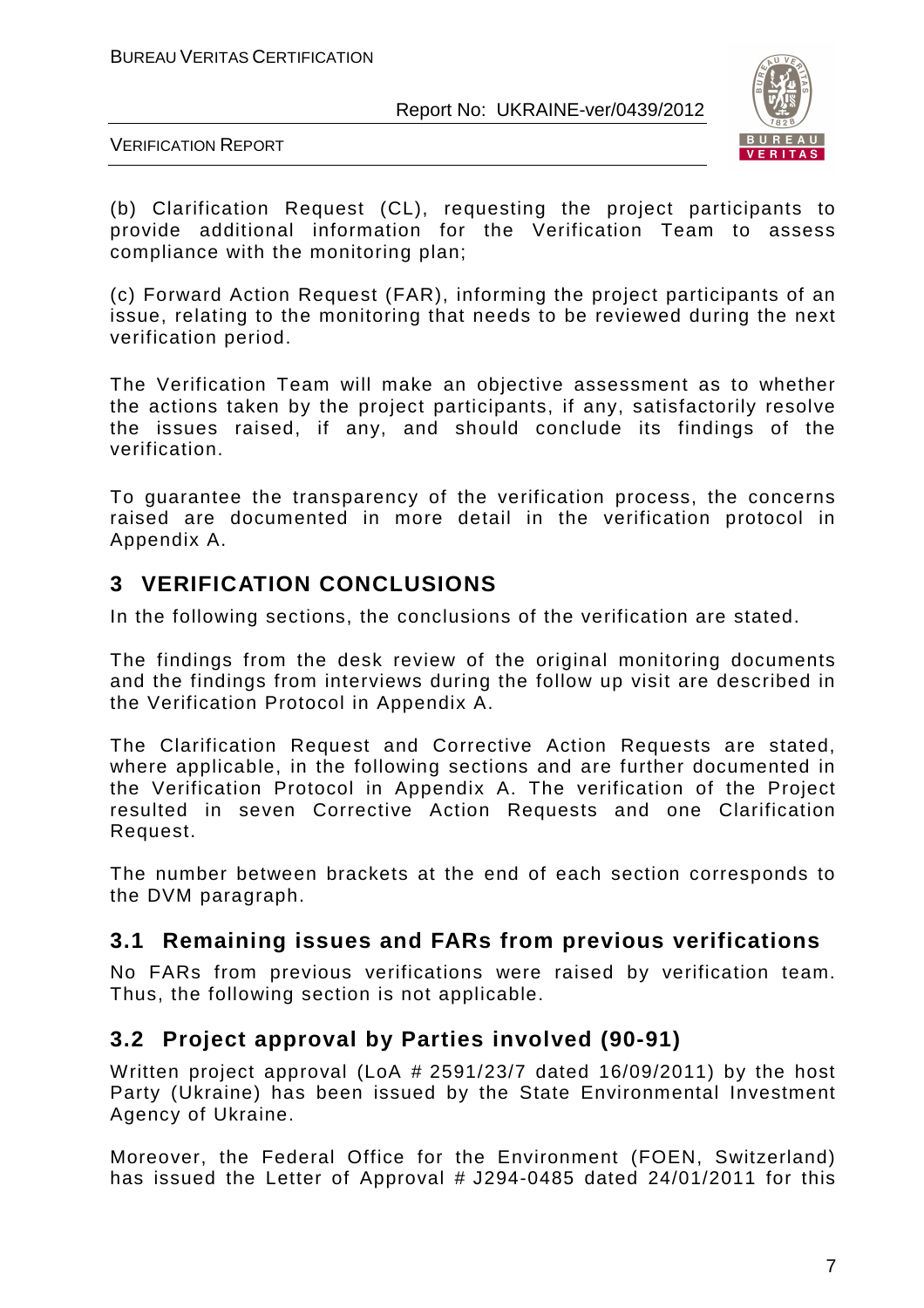

VERIFICATION REPORT

project acting as the Designated National Authority of that Party (refer to the section 5 References of this report).

The abovementioned written approvals are unconditional.

## **3.3 Project implementation (92-93)**

The JI project "Implementation of Energy Saving Equipment and Technologies at the State Enterprise "Production Association Yuzhny Machine-Building Plant named after A. Makarov" main goal is reduction of fuel (i.e., natural gas) and electricity consumption due to implementation of energy-saving equipment and technologies at the SE "PA Yuzhny Machine-Building Plant named after A. Makarov". Regarded JI project activity will result in decreasing of anthropogenic greenhouse gas emissions, mainly it is  $CO<sub>2</sub>$ .

In addition, modernization of the existing and installation of the new modern boiler, turbine, technological and other equipment will enable to reduce not only GHG but also toxic gases emission in order to improve ecological situation in the center of the densely populated Dnipropetrovsk city, where the State Enterprise "Production Association Yuzhny Machine-Building Plant named after A. Makarov" is located.

According to the documents, the starting date of JI project operation is 11/10/2004. It is the date when the Agreement between State Enterprise «Production Association Yuzhny Machine-Building Plant named after A. Makarov» and the Institute of Engineering Ecology on energetic and ecological survey of the enterprise and development of materials for the project on greenhouse gases emission reduction was signed, and JI project activity has been started to be implemented by the Project Participants.

As a fact, the JI specific approach was used for JI project realization that developed in accordance with Guidance on Criteria for Baseline Setting and Monitoring.

Actually, for considered monitoring period a list of project activity that planned in the PDD was implemented, for instance:

- new technological equipment were installed;
- frequency controllers were installed;
- $\square$  boiler units were reconstructed;
- $\square$  steam turbines were rehabilitated, etc.

In detailed, heating systems based on "Proton P65" air-heaters (23 units) and "Proton-DTR-400" ceiling fans (i.e., 10 units) were installed, U-4000 ultraviolet ceiling heaters (i.e., 8 units) were installed, distribution networks were rehabilitated, the first stage of implementation of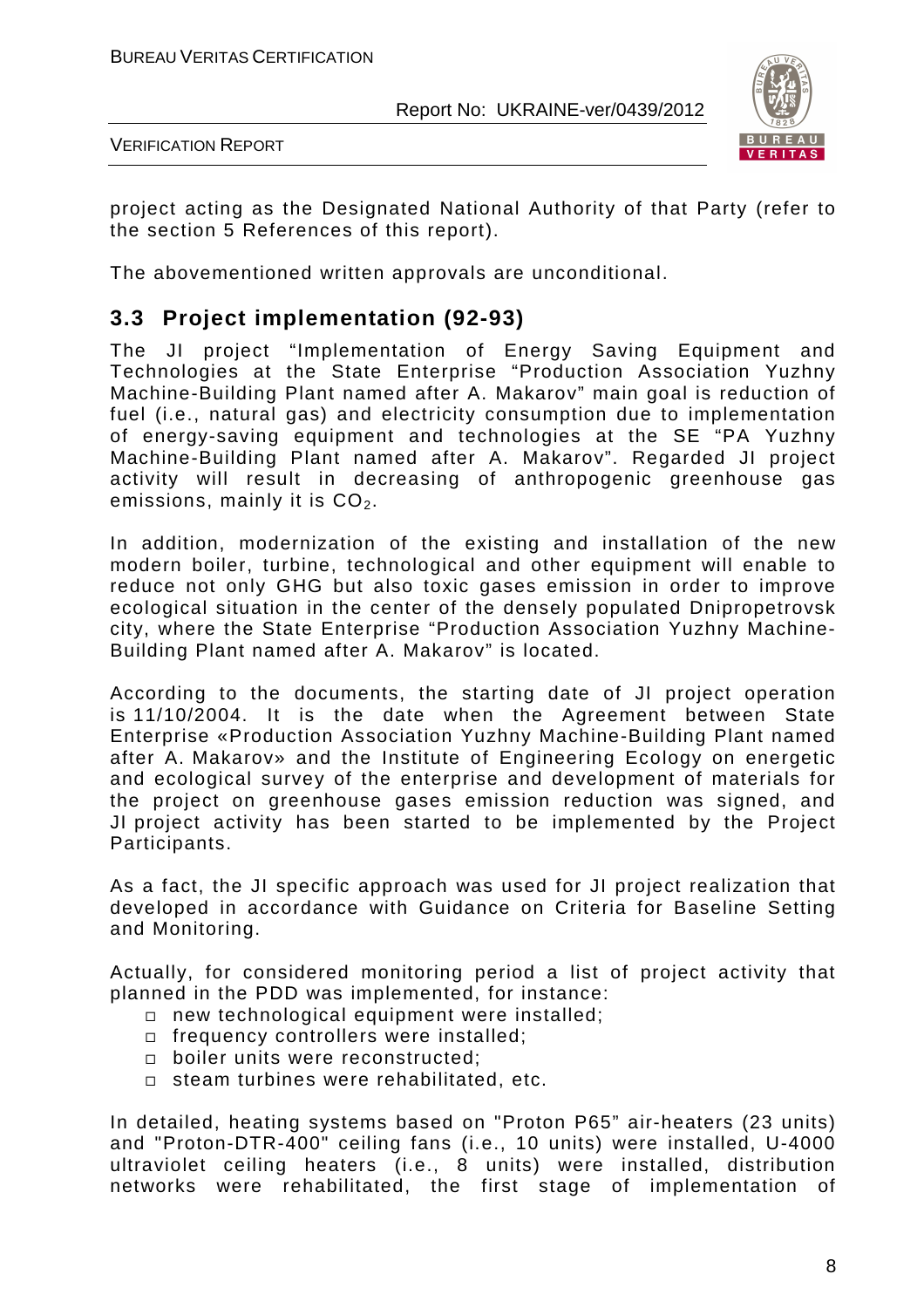

VERIFICATION REPORT

automated system for complex electricity accounting (ASCEA) was performed by project participants, and other JI project activity.

On the whole, implementation of the energy saving measures is realized according to the schedule stated in the registered project design document.

As stated in the Monitoring Report, GHG emission reductions were achieved due to the JI project activity implementation, and the amount of the emission reductions (ER) for the monitoring period 01/07/2011 –  $31/12/2011$  is equal 297 140 tonnes  $CO<sub>2</sub>$  equivalent that is slightly lower than anticipated by PDD for the same monitoring period.

## **3.4 Compliance of the monitoring plan with the monitoring methodology (94-98)**

The monitoring occurred in accordance with the revised monitoring plan as well as the monitoring plan that is included in the PDD regarding which the determination has been deemed final and is so listed on the UNFCCC JI website. According to the PDD, selection of monitoring approach was made in compliance with "Guidance on criteria for baseline setting and monitoring". The project developer used JI specific approach for establishing the monitoring. Collection of all key parameters required to calculate greenhouse gas emissions is undertaken in compliance with the established practice of the State Enterprise "Production Association Yuzhny Machine-Building Plant named after A. Makarov" to meter fuel, heat, energy, pollutant emissions into the air, and environmental impacts.

For calculating the emission reductions key factors, such as natural gas consumption by the enterprise equipment, natural gas consumption for heat energy production for external consumers, natural gas consumption for electricity generation for external and other consumers, natural gas consumption for production of the non-core products, Delivery of natural gas to the external consumers, electricity consumption for production of the aerospace products, average Net Calorific Value of natural gas, carbon emission factor for natural gas, carbon emission factor for JI projects reducing electricity consumption, delivery of heat energy for external consumers, gross production output of aerospace products at the enterprise, aerospace products price change index, influencing the baseline emissions and the activity level of the project and the emissions as well as risks associated with the JI project were taken into account, as appropriate.

Data sources used for calculating emission reductions, such as calibrated measurement equipment, the order that establishes standardized emission factors for the Ukrainian electricity grid, national inventory are clearly identified, reliable and transparent. On site responsible persons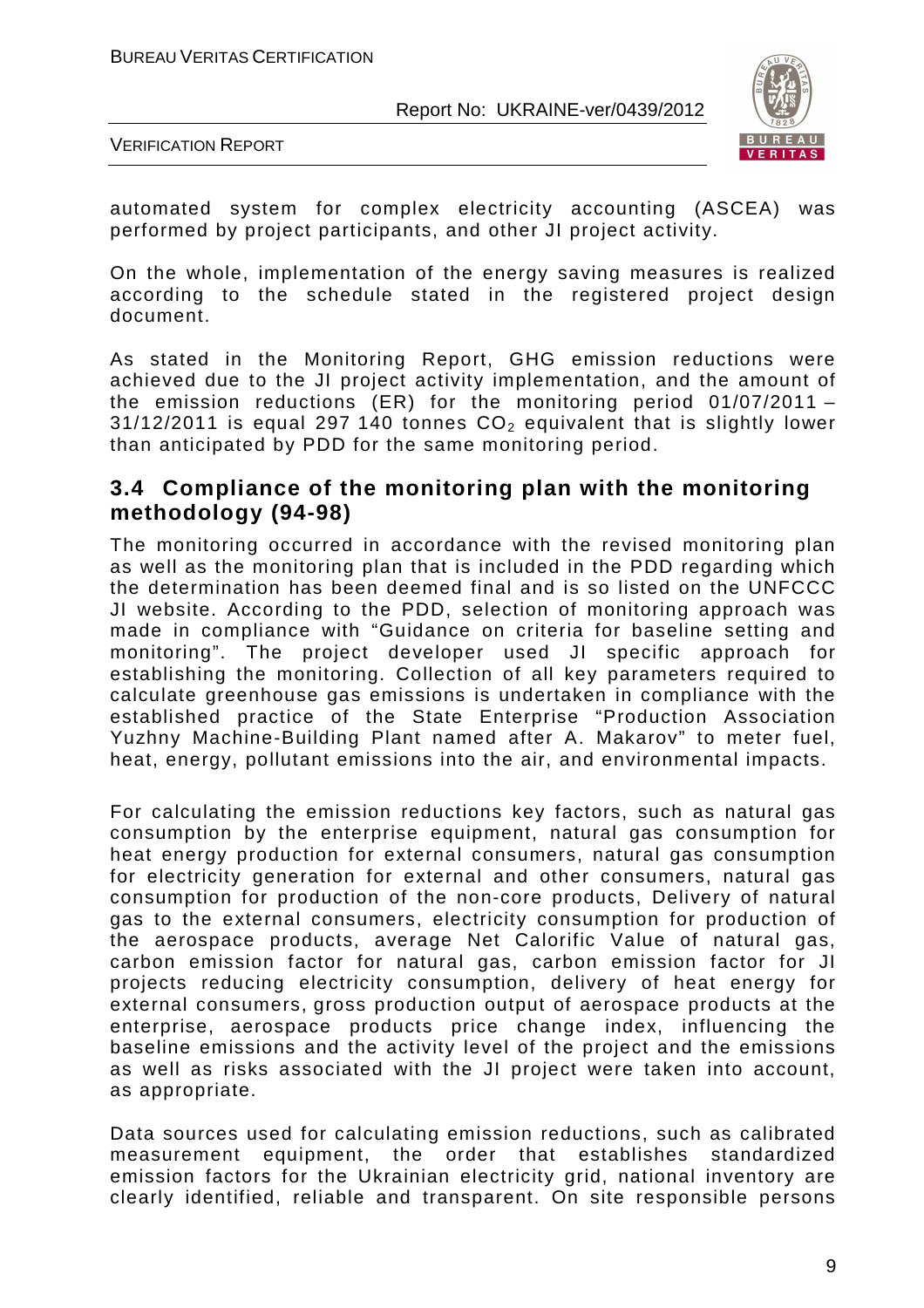

VERIFICATION REPORT

register data from the measurement equipments and fixed monitoring data to logbooks. Moreover, there is electronic database of data monitoring. In detail, registration of monitoring data of natural gas consumption and electricity consumption at the enterprise is conducted in accordance with identified procedure of data collection. For example, chief of CHP, Chief of network and substation workshop, Chief of heat power workshop, and Chief of Metrology Department deliver the monitoring records to the Manager of energy production complex. Further the information from Manager of energy production complex as well as from Chief accountant is transferred to the main specialist of JI project where it is collected before the processing. Next step is Monitoring Report preparation by the specialists of the Institute of Engineer Ecology. In general, all roles and responsibilities connected with JI project at the SE "PE Yuzhny Machine-Building Plant named after A. Makarov" are established in accordance with procedure described in section D "Monitoring plan" of the registered PDD version 07 dated 16/08/2011 and revised monitoring plan.

Emission factors, including default emission factors, are selected by carefully balancing accuracy and reasonableness, and appropriately justified of the choice. According to the JI project documents, several emission factors are used for calculation of emission reductions, such as carbon emission factor for natural gas and carbon emission factor for JI projects electricity consumption.

The calculation of emission reductions is based on conservative assumptions and the most plausible scenarios in a transparent manner.

The identified areas of concern as to compliance of the monitoring plan with the monitoring methodology, project participants response and BV Certification's conclusion are described in Appendix A (refer to CAR01 and CL01).

## **3.5 Revision of monitoring plan (99-100)**

In the course of the monitoring period  $(01/07/2011 - 31/12/2011)$  the original monitoring plan described in the registered project design document version 07 dated 16/08/2011 was modified by the project participants. The project participants provided an appropriate justification for the proposed revisions caused by a set of reasons that described below. The changes are as follows:

1. Changes in application of the parameter Carbon Emission Factor for natural gas in the base year

In the calculation of dynamic baseline GHG emissions from the fuel (i.e., natural gas) consumption by equipment of the SE "PA Yuzhny Machine-Building Plant named after A.Makarov" for production of the aerospace products in the reported period, for computation of amounts of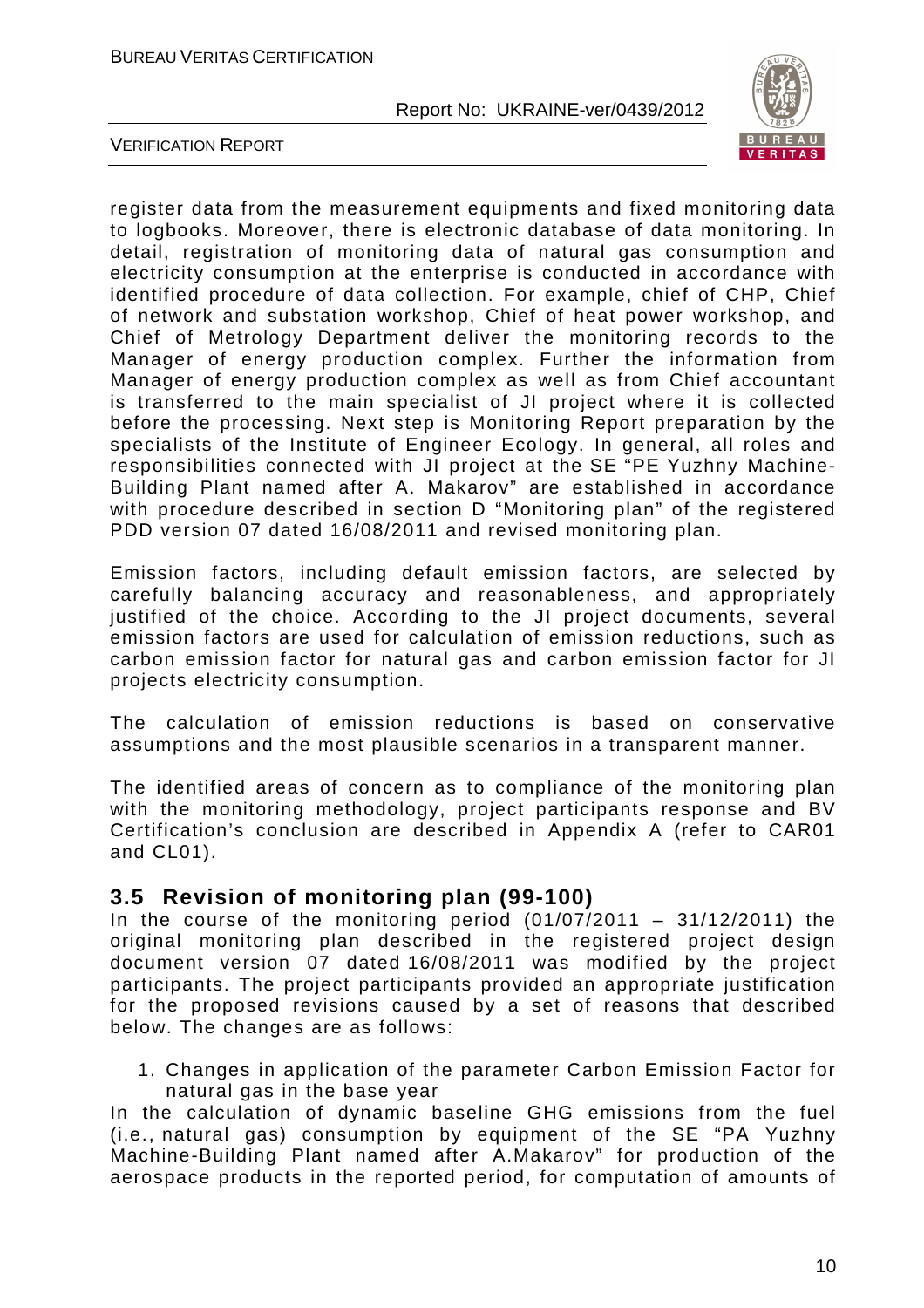

VERIFICATION REPORT

GHG emissions with taking into account the actual values for the reported period, the Carbon Emission Factor for natural gas in the reported period (Cefngr, formula 12) determined according to the new valid documents ("National inventory report of Ukraine for 1990 – 2009") was used, instead of the Carbon Emission Factor for natural gas in the base year (Cef<sub>ngb</sub>, formula D.12 in the PDD). As a result, it leads to improvement of data applicability because of usage of the latest estimated Carbon Emission Factor and accuracy calculations for the reporting period.

2. Changes in application of the parameter Carbon Emission Factor for JI projects reducing electricity consumption in the base year

In the calculation of dynamic baseline GHG emissions from production to the state electric grid of the electricity that is consumed by the SE "PA Yuzhny Machine-Building Plant named after A.Makarov" for production of the aerospace products in the reported period, for computation of amounts of GHG emissions with taking into account the actual values for the reported period, the Carbon Emission Factor for electricity consumption in the reported period (CEF $_{cr}$ , formula 14) instead of the Carbon Emission Factor for JI projects reducing electricity consumption in the base year (CEF<sub>cb</sub>, formula D.14 in the PDD) was used. Due to the regarded revision, data applicability and accuracy of calculations for the reporting period are to be improved because of the usage of the latest estimated Carbon Emission Factor that reflects the actual situation in the electricity sphere.

3. Changes in the data collection scheme

The revision concerns of changes of the data collection scheme. According to the description, data collection scheme improvements connected with the persons that are responsible for the monitoring scheme realisation. Data collection is provided with the participation of the Manager of energy production complex instead of the Main energy engineer due to internal reorganization of the enterprise and corresponding change of position duties. Thus, the current revision leads to higher transparency of the monitoring data collection process due to description of the actual information flow on the SE "PE Yuzhny Machine-Building Plant named after A. Makarov"

All revisions to the monitoring plan were made in accordance with the paragraph D of the "Guidance on criteria for baseline setting and monitoring" (version 03) to improve accuracy of the monitoring of emission reductions and applicability of information collected.

The proposed revision improves the accuracy and applicability of information collected compared to the original monitoring plan without changing conformity with the relevant rules and regulations for the establishment of monitoring plans.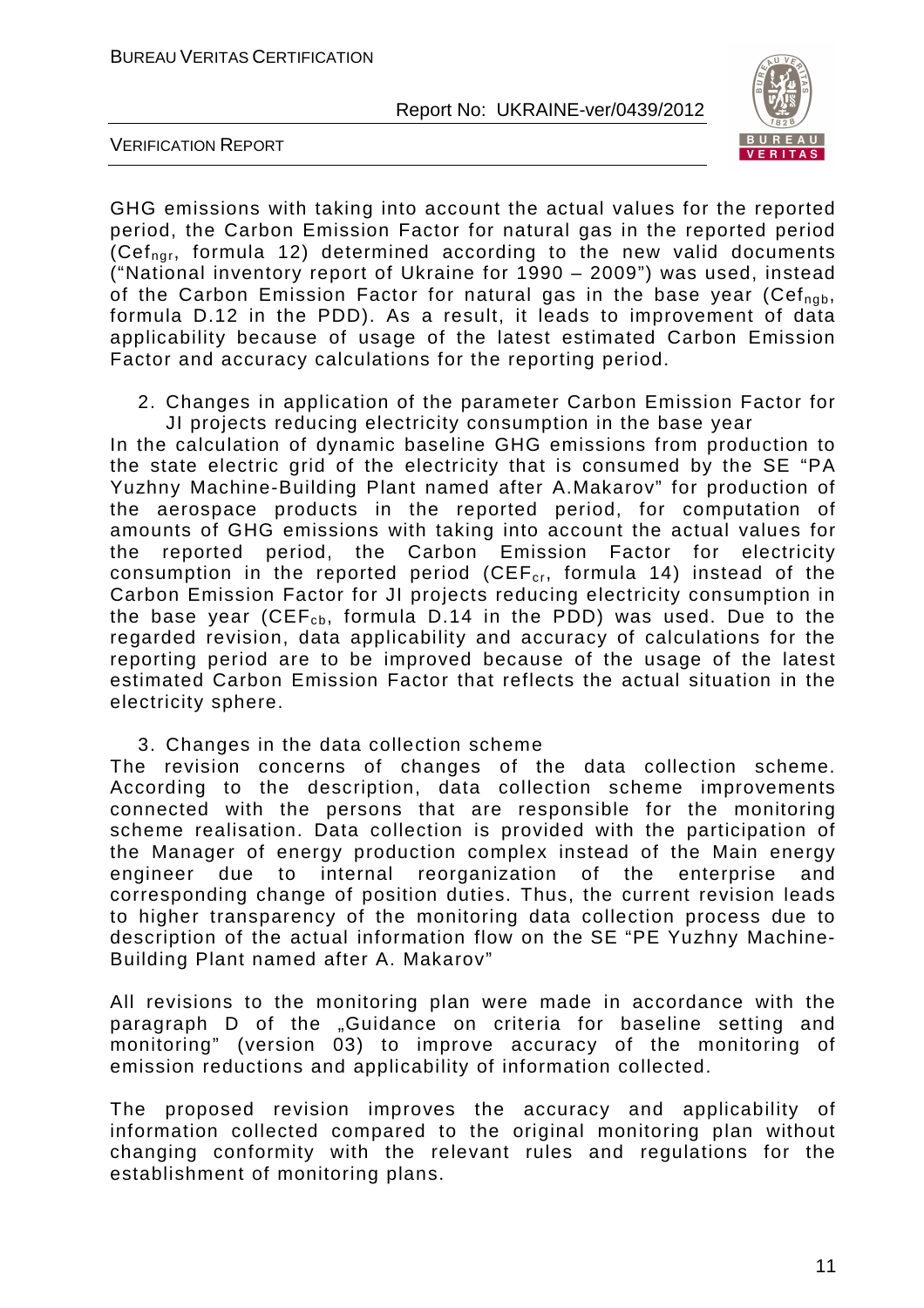

VERIFICATION REPORT

Based on above mentioned, BVC verification team can conclude that the proposed revision of the monitoring plan of the project is complete, effective and reliable. All relevant emission sources are covered by the monitoring plan and the boundaries of the project are defined correctly and transparently. All parameters were monitored and determined as prescribed. The collected data are stored in electronic and paper formats. The monitoring methodologies and supporting records were sufficient to enable verification of emission reductions. As a result the verification process, no significant lacks of evidence were detected.

The identified areas of concern as to revision of the monitoring plan, project participants response and BV Certification's conclusion are described in Appendix A (refer to CAR02, CAR03 and CAR07).

#### **3.6 Data management (101)**

As a result of site visit, documents revision, and verification process at all there is concluded that the data and their sources, provided in monitoring report, are clearly identified, reliable and transparent.

The implementation of data collection procedures is in accordance with the monitoring plan, including the quality control and quality assurance procedures. For instance, internal audits and control measures are conducted by the main specialist of the State Enterprise "Production Association Yuzhny Machine-Building Plant named after A. Makarov". These procedures are described in detailed in the registered project design document.

According to the documents on measurement equipments and its calibration certificates, the function of the monitoring equipment, including its calibration status, is in order.

During site visit logbooks were revised, and electronic database was checked and the last one was discovered as reliable and functional. Thus, the evidence and records used for the monitoring are maintained in a traceable manner.

The data collection and management system for the JI project "Implementation of Energy Saving Equipment and Technologies at the State Enterprise "Production Association Yuzhny Machine-Building Plant named after A. Makarov" is in accordance with revised monitoring plan as well as the monitoring plan registered in the PDD.

The identified areas of concern as to the data management, project participants response and BV Certification's conclusion are described in Appendix A (refer to CAR04, CAR05, and CAR06).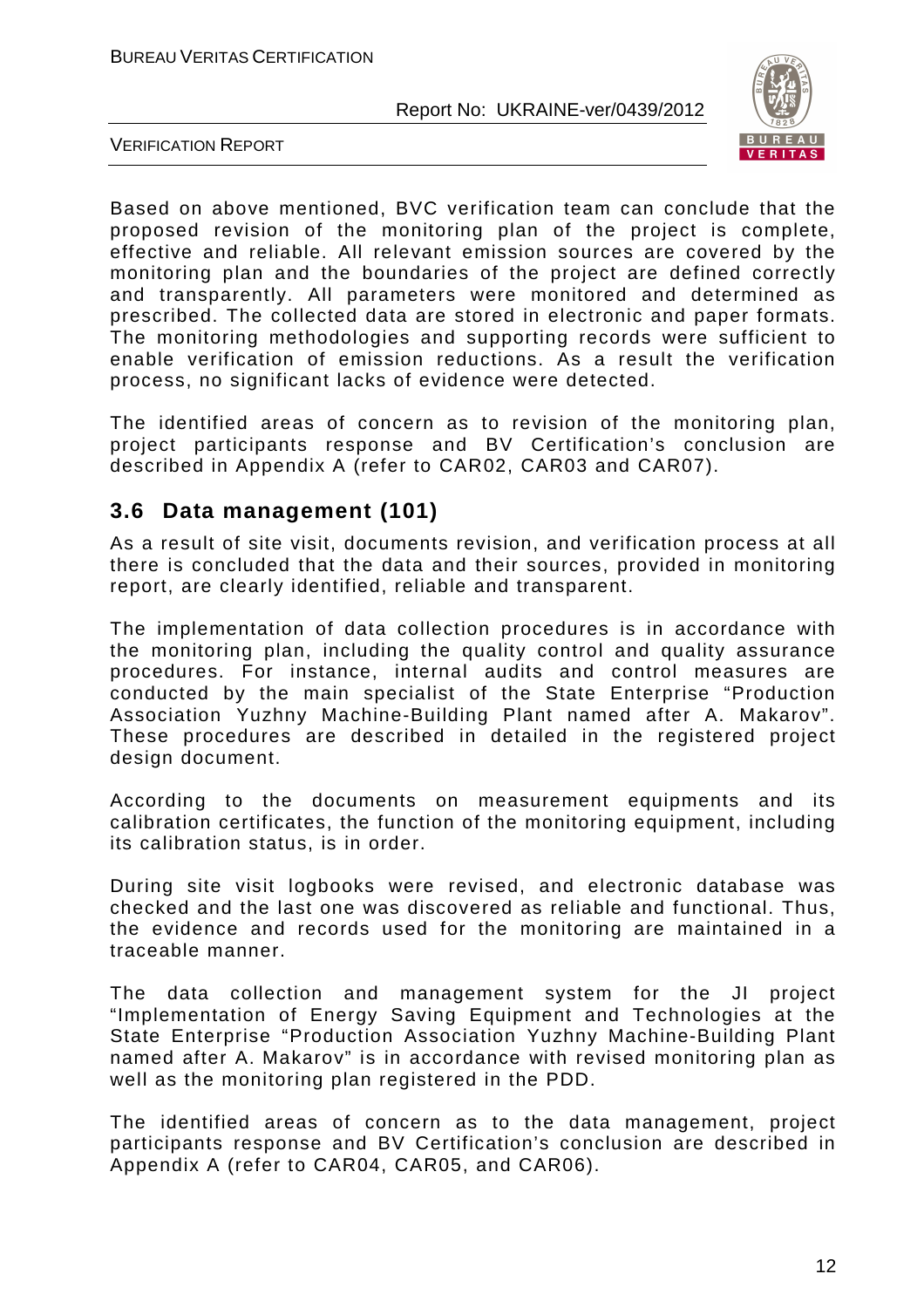

VERIFICATION REPORT

### **3.7 Verification regarding programmes of activities (102- 110)**

Not applicable.

## **4 VERIFICATION OPINION**

Bureau Veritas Certification has performed the periodic verification of the project "Implementation of Energy Saving Equipment and Technologies at the State Enterprise "Production Association Yuzhny Machine-Building Plant named after A. Makarov" in Dnipropetrovsk city, Ukraine, which applies the JI specific approach developed in accordance with the Guidance on Criteria for Baseline Setting and Monitoring. The verification was performed on the basis of UNFCCC criteria and host country criteria and also on the criteria given to provide for consistent project operations, monitoring and reporting.

The verification consisted of the following three phases: i) desk review of the monitoring report against project design and monitoring plan; ii) follow-up interviews with project stakeholders; iii) resolution of outstanding issues and the issuance of the final verification report and opinion.

The management of the SE "PA Yuzhny Machine-Building Plant named after A. Makarov" is responsible for the preparation of the GHG emissions data and the reported GHG emissions reductions of the project on the basis set out within the project Monitoring Plan as per determined changes. The development and maintenance of records and reporting procedures in accordance with that plan, including the calculation and determination of GHG emission reductions from the project, is the responsibility of the management of the project.

Bureau Veritas Certification verified the Project Monitoring Report version 03 dated 02/04/2012 for the reporting period as indicated below. Bureau Veritas Certification confirms that the project is implemented as planned and described in approved project design documents. Installed equipment being essential for generating emission reduction runs reliably and is calibrated appropriately. The monitoring system is in place and the project is generating GHG emission reductions.

Bureau Veritas Certification can confirm that the GHG emission reduction is accurately calculated and is free of material errors, omissions, or misstatements. Our opinion relates to the project's GHG emissions and resulting GHG emissions reductions reported and related to the approved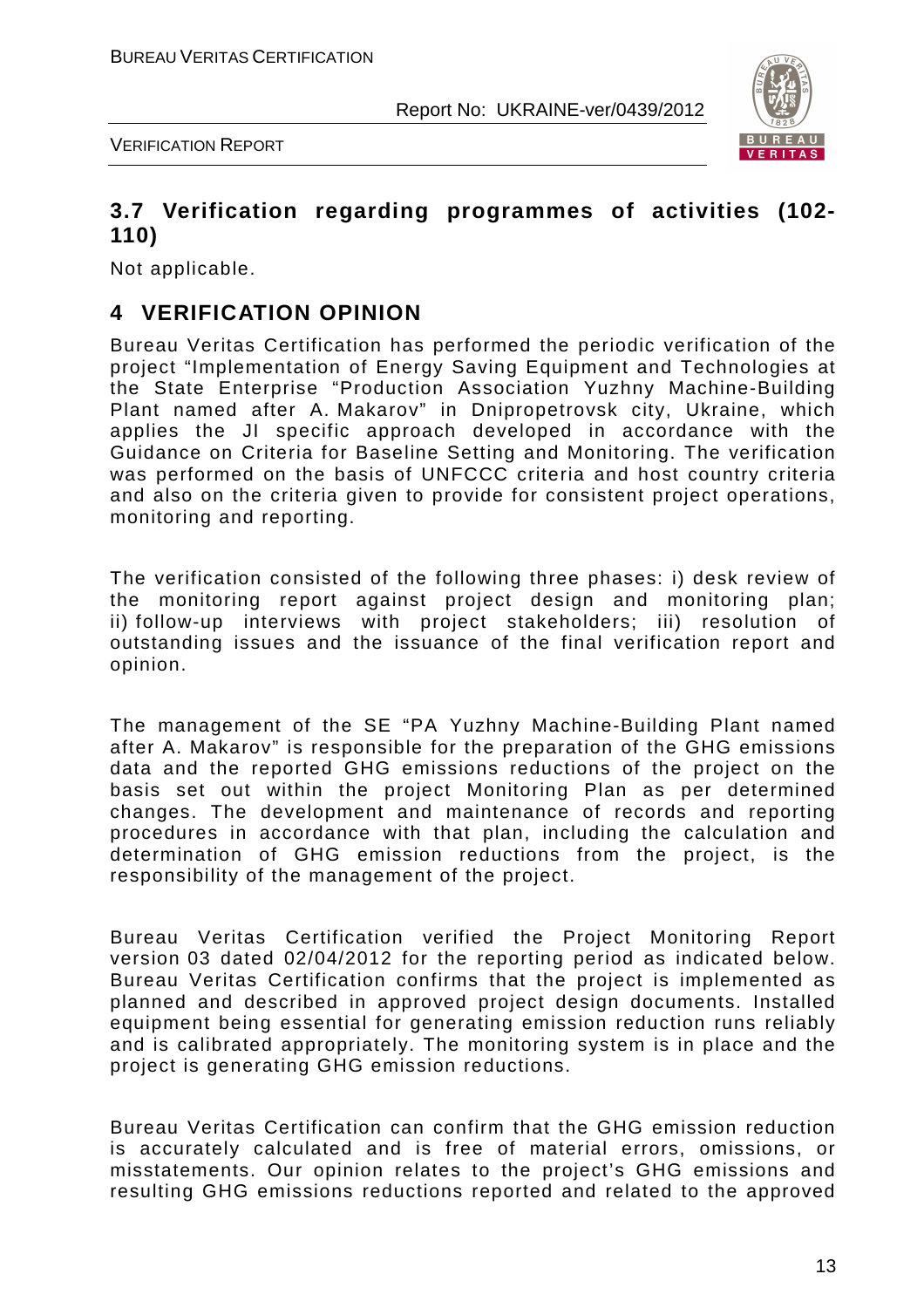

VERIFICATION REPORT

project baseline and monitoring, and its associated documents. Based on the information we have seen and evaluated, we confirm, with a reasonable level of assurance, the following statement:

| Reporting period: From 01/07/2011 to 31/12/2011 |          |                                   |
|-------------------------------------------------|----------|-----------------------------------|
| <b>Baseline emissions</b>                       | : 385905 | tonnes CO <sub>2</sub> equivalent |
| Project emissions                               | :88 765  | tonnes CO <sub>2</sub> equivalent |
| <b>Emission Reductions</b>                      |          |                                   |
| $(3-4$ quarters $2011$ )                        | :297 140 | tonnes CO <sub>2</sub> equivalent |
|                                                 |          |                                   |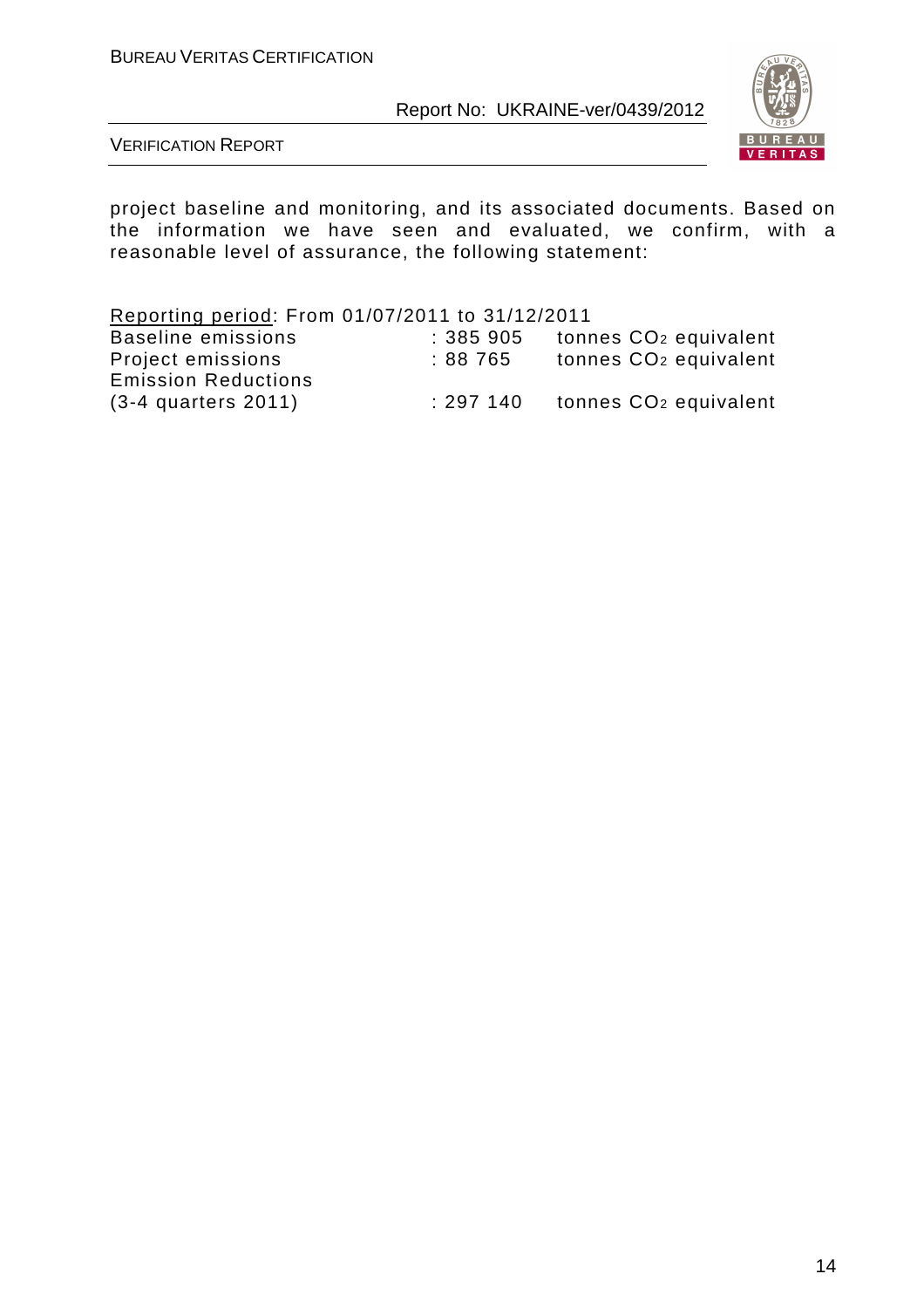

VERIFICATION REPORT

# **5 REFERENCES**

#### **Category 1 Documents:**

Documents provided by State Enterprise "Production Association Yuzhny Machine-Building Plant named after A. Makarov" that relate directly to the GHG components of the project.

- /1/ Project design Document of JI project "Implementation of Energy Saving Equipment and Technologies at the State Enterprise "Production Association Yuzhny Machine-Building Plant named after A. Makarov" version 07 dated 16/08/2011
- /2/ Monitoring report of JI project "Implementation of Energy Saving Equipment and Technologies at the State Enterprise "Production Association Yuzhny Machine-Building Plant named after A. Makarov" for the period 01/07/2011 – 31/12/2011 version 01 dated 27/02/2012
- /3/ Monitoring report of JI project "Implementation of Energy Saving Equipment and Technologies at the State Enterprise "Production Association Yuzhny Machine-Building Plant named after A. Makarov" for the period  $01/07/2011 - 31/12/2011$  version 02 dated 27/03/2012
- /4/ Monitoring report of JI project "Implementation of Energy Saving Equipment and Technologies at the State Enterprise "Production Association Yuzhny Machine-Building Plant named after A. Makarov" for the period 01/07/2011 – 31/12/2011 version 03 dated 02/04/2012
- $/5/$  Letter of Approval # 2591/23/7 dated 16/09/2011 of the JI project "Implementation of Energy Saving Equipment and Technologies at the State Enterprise "Production Association Yuzhny Machine-Building Plant named after A. Makarov" issued by the State Environmental Investment Agency of Ukraine
- $/6/$  Letter of Approval # J294-0485 dated 24/01/2011 of the JI project "Implementation of Energy Saving Equipment and Technologies at the State Enterprise "Production Association Yuzhny Machine-Building Plant named after A. Makarov" issued by the Federal Office for the Environment (FOEN) of Switzerland
- /7/ Guidance on criteria for baseline setting and monitoring, version 03

#### **Category 2 Documents:**

Background documents related to the design and methodologies employed in the design or other reference documents.

/1/ Statement #1 on executed construction works (mounting works on implementation of automated system for complex electricity accounting (ASCEA) for December 2011 dated 15/12/2011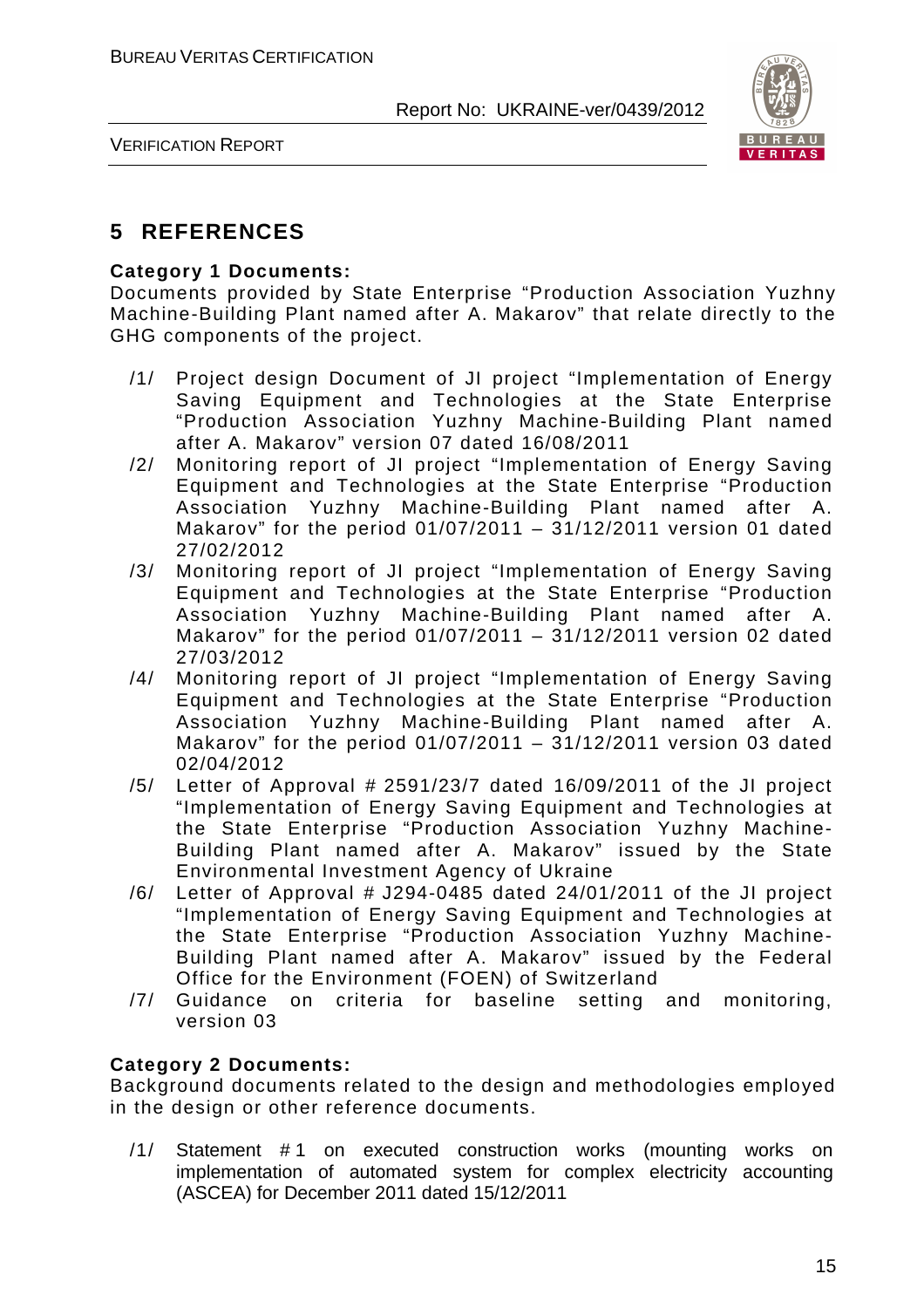

VERIFICATION REPORT

- /2/ Statement #2 on executed construction works (cimmissioning works on implementation of automated system for complex electricity accounting (ASCEA) for December 2011 dated 15/12/2011
- /3/ Statement dated 16/11/2011 on commissioning of first stage of automated system for complex electricity accounting at State Enterprise "Production Association Yuzhny Machine-Building Plant named after A. Makarov"
- /4/ Statement on commissioning of heating device at building # 10 dated 12/10/2011
- /5/ Statement # 8 dated 31/10/2011 on monthly heat distribution by SE "Production Association Yuzhny Machine-Building Plant named after A. Makarov" CHP to Teplotrans ME for October 2011 according to the Agreement # 135 dated 01/07/2010
- /6/ Statement # 9 dated 30/11/2011 on monthly heat distribution by SE "Production Association Yuzhny Machine-Building Plant named after A. Makarov" CHP to Teplotrans ME for November 2011 according to the Agreement # 135 dated 01/07/2010
- /7/ Statement # 10 dated 31/12/2011 on monthly heat distribution by SE "Production Association Yuzhny Machine-Building Plant named after A. Makarov" CHP to Teplotrans ME for December 2011 according to the Agreement # 135 dated 01/07/2010
- /8/ Statement # 13852/21/359883 dated 31/07/2011 on natural gas supply provided services for July 2011
- /9/ Statements # 13852/21/362277 and # 13852/21/362280 on natural gas supply provided services for August 2011
- /10/ Statement # 13852/21/364793 on natural gas supply provided services for September 2011
- /11/ Statements # 13852/21/369931 and # 13852/21/362280 on natural gas supply provided services for October 2011
- /12/ Statement # 13852/21/374886 dated 30/11/2011 on natural gas supply provided services for November 2011
- /13/ Acceptance-transmitting statement dated 31/12/2011 on providing energy services according to the Agreement # 289 dated 01/12/2011
- /14/ Acceptance-transmitting statement dated 31/12/2011 on providing energy services according to the Agreement # 566 dated 01/02/2006
- /15/ Acceptance-transmitting statement dated 30/11/2011 on providing energy services according to the Agreement # 566 dated 01/02/2006
- /16/ Acceptance-transmitting statement dated 31/10/2011 on providing energy services according to the Agreement # 566 dated 01/02/2006
- /17/ Acceptance-transmitting statement dated 31/10/2011 on natural gas according to the Agreement # 135 dated 01/07/2010
- /18/ Acceptance-transmitting statement # 11 dated 30/01/2011 on natural gas according to the Agreement # 135 dated 01/07/2010
- /19/ Acceptance-transmitting statement # 12 dated 31/12/2011 on natural gas according to the Agreement # 135 dated 01/07/2010
- /20/ Acceptance-transmitting statement # 24/10/11 dated 30/10/2011 on heat energy
- /21/ Acceptance-transmitting statement # 24/11/11 dated 30/11/2011 on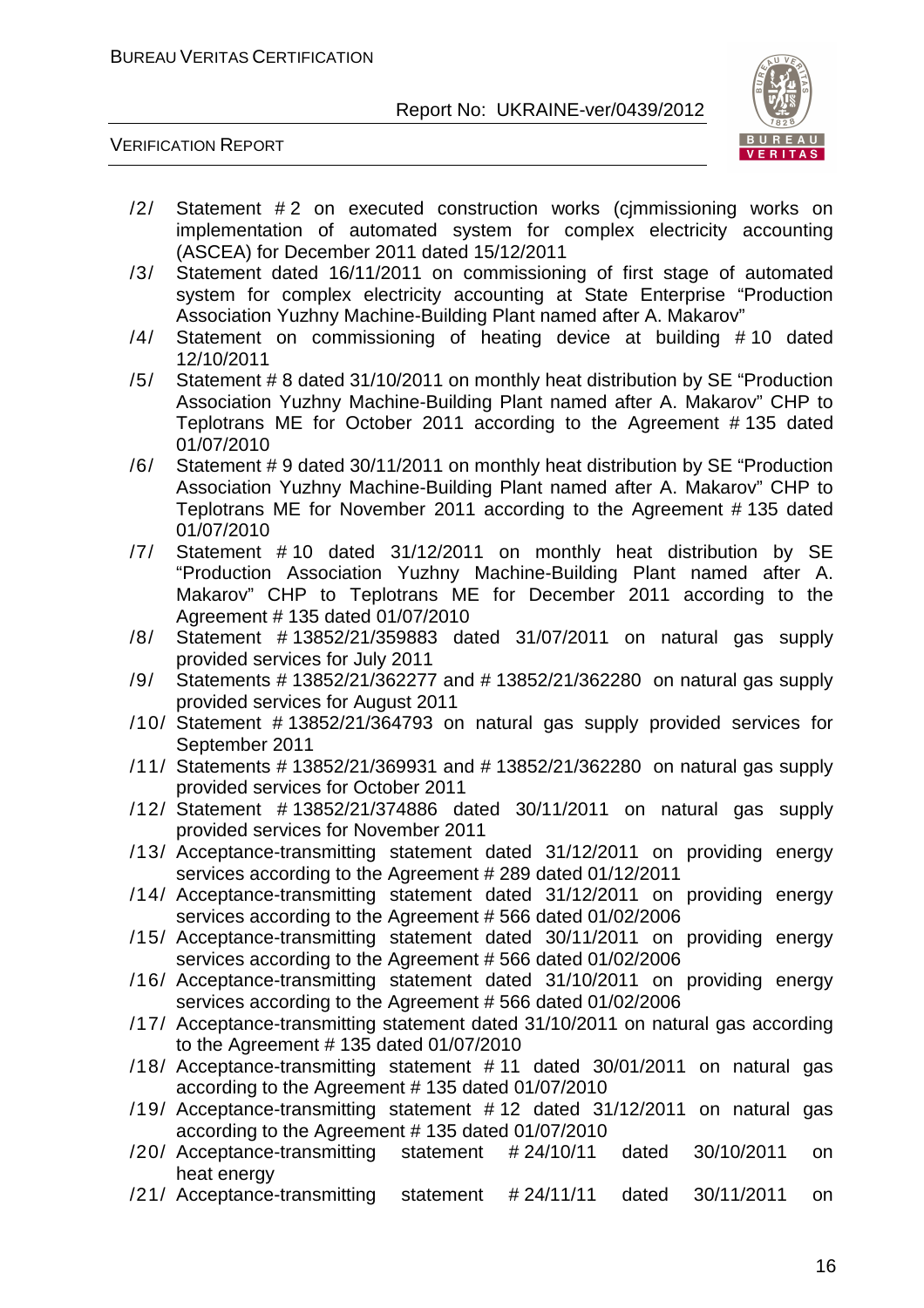



heat energy

- /22/ Acceptance-transmitting statement # 24/12/11 dated 30/12/2011 on heat energy
- /23/ Invoice # РН-0001466 dated 01/08/2011 (DS speed regulator, PROTON Р65 air-heating unit)
- /24/ Invoice # РН-0001470 dated 08/08/2011 (PROTON DTR400 destratifier fan)
- /25/ Letter # 124/490 dated 27/03/2012 from SE "Production Association Yuzhny Machine-Building Plant named after A. Makarov" to O. Sigal Institute of Engineering Ecology dirctor
- /26/ Annex # 1 to the Letter # 124/490 dated 27/03/2012. Information for GHG emission reductions calculation for the period from 01/07/2011 to 31/12/2011
- /27/ Balance sheet on electricity production, purchase and distribution by SE "Production Association Yuzhny Machine-Building Plant named after A. Makarov" for the second half of 2011
- /28/ Report on air protection for the  $3<sup>d</sup>$  quarter of 2011. Form 2-TN (air) per quarter
- /29/ Report on air protection for 2011. Form 2-ТП (air) annual
- /30/ Control card on power meter, fabrication # 154004. Last calibration date– 29/02/2012
- /31/ Card on periodical calibration of power meter, fabrication # 909133. Last calibration date–22/02/2012
- /32/ Control card on power meter, fabrication # 098499. Last calibration date– 18/02/2012
- /33/ Passport on threephase power meter, fabrication # 197033. Last calibration date–18/03/2009
- /34/ Control card on power meter, fabrication # 586826. Last calibration date 02/02/2012
- /35/ Passports on physical and chemical parameters of natural gas for July, August, September, October, November, December 2011
- /36/ Protocol # 37 on electrical safety knowledge testing commission session # 10 dated 30/08/2011
- /37/ Protocol # 56 on electrical safety knowledge testing commission session # 10 dated 16/12/2011
- /38/ Protocol # 46 on electrical safety knowledge testing commission session # 10 dated 03/11/2011
- /39/ Acceptance certificate on volume gas corrector "Tandem", fabrication # 1968. Last calibration date–22/07/2011
- /40/ Acceptance certificate on ultrasonic gas meter "Kurs-01" G650Б, fabrication # 5343. Last calibration date–22/07/2011
- /41/ Certificate # 19-20/3125-11 dated 21/11/2011 on measuring equipment calibration (Flowtech measuring unit, fabrication # 1-525). Valid till 21/11/2013
- /42/ Natural gas consumption and distribution at SE "Production Association Yuzhny Machine-Building Plant named after A. Makarov" for the second half of the 2011
- /43/ Acceptance certificate on gas meter "Kurs-01" G250Б2, fabrication # 5756. Last calibration date–14/01/2010
- /44/ Acceptance and calibration certificate on volume gas meter type "Universal-02", fabrication # 8693. Last calibration date–18/12/2009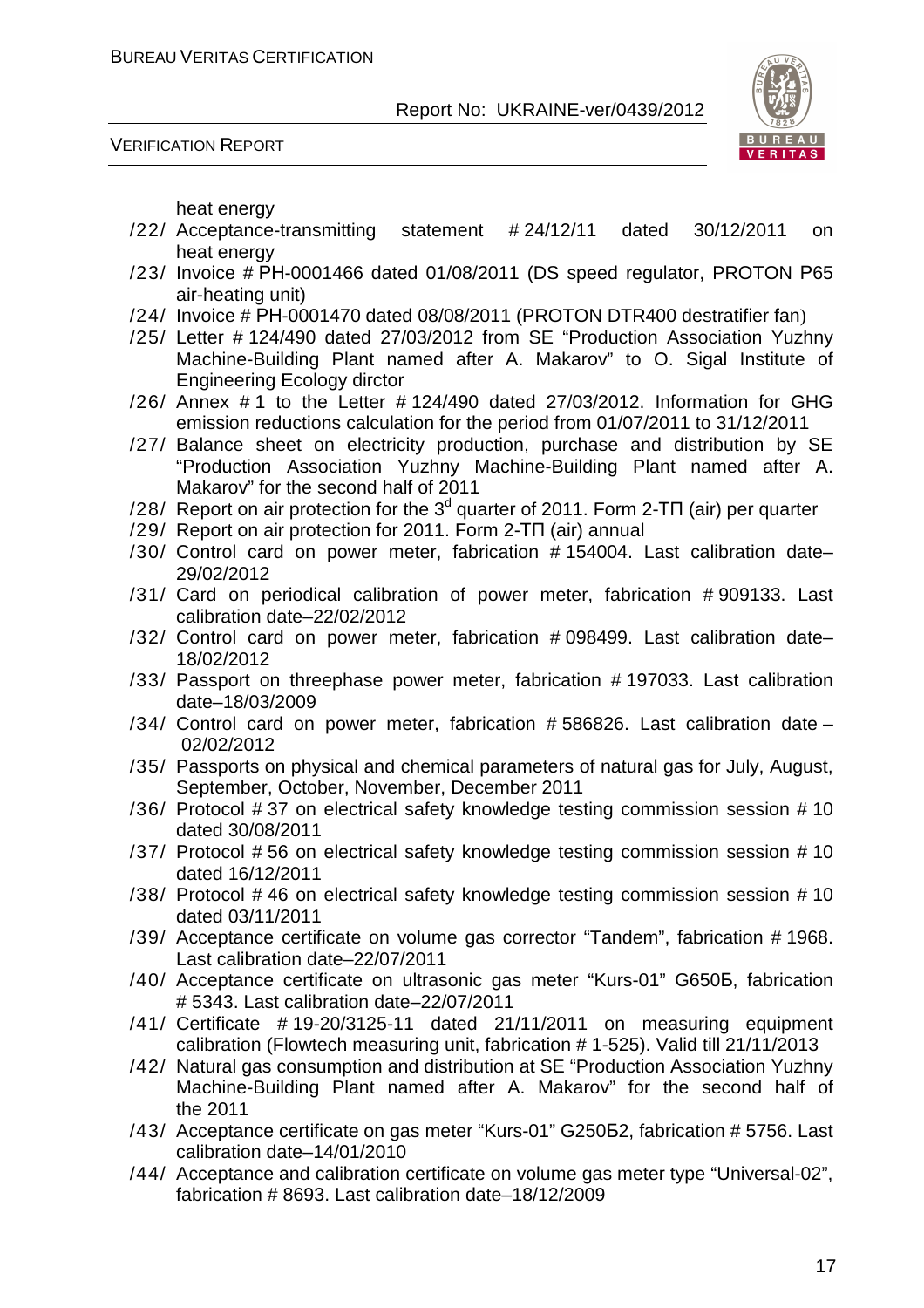

VERIFICATION REPORT

- /45/ Acceptance certificate on gas meter "Kurs-01" G250Б2, fabrication # 5757. Last calibration date–14/01/2010
- /46/ Acceptance and calibration certificate on volume gas meter type "Universal-02", fabrication # 8665. Last calibration date–22/12/2009
- /47/ Acceptance certificate on heat energy meter type "Ergomera-125", fabrication # 1625. Last calibration date–03/09/2009
- /48/ Acceptance certificate on heat energy meter type "Ergomera-125", fabrication # 2078. Last calibration date–14/10/2010
- /49/ Passport on heat energy meter type Sich, fabrication # 506. Last calibration date–10/08/2010

#### **Persons interviewed:**

List persons interviewed during the verification or persons that contributed with other information that are not included in the documents listed above.

- /1/ Muhailo Korobov chief power engineer of SE "PA Yuzhny Machine-Building Plant named after A. Makarov"
- /2/ Larysa Kovika chief of environmental bureau at SE "PA Yuzhny Machine-Building Plant named after A. Makarov"
- /3/ Oleksandr Nikolaenko executive director EPC "Yuzhmashenergo"
- /4/ Yakiv Takhterin chief specialist of SE "PA Yuzhny Machine-Building Plant named after A. Makarov"
- /5/ Anatolii Lobashov chief metrologist of SE "PA Yuzhny Machine-Building Plant named after A. Makarov"
- /6/ Vladyslav Dohonov head of TPP at SE "PA Yuzhny Machine-Building Plant named after A. Makarov"
- /7/ Yurii Pashchenko deputy of director general of SE "PA Yuzhny Machine-Building Plant named after A. Makarov"
- /8/ Valerii Logvyn engineer of the Institute of Engineering Ecology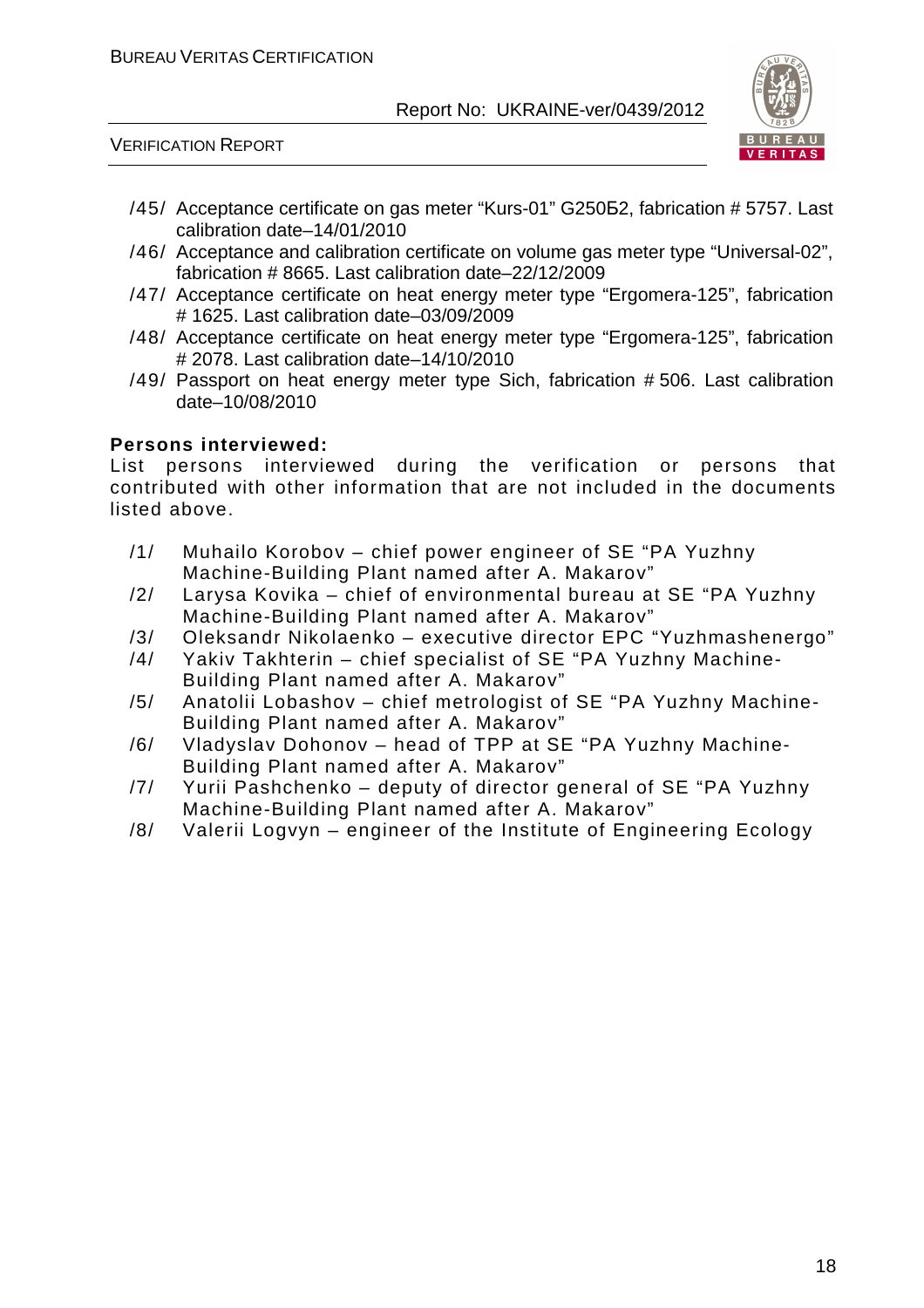

VERIFICATION REPORT

# APPENDIX A: PROJECT VERIFICATION PROTOCOL

| Table 1 |                                         |  |  |  | Check list for verification, according to the JOINT IMPLEMENTATION DETERMINATION AND |  |
|---------|-----------------------------------------|--|--|--|--------------------------------------------------------------------------------------|--|
|         | <b>VERIFICATION MANUAL (Version 02)</b> |  |  |  |                                                                                      |  |

| <b>DVM</b><br>Paragr | <b>Check Item</b>                                                                                                                                                                                                                                                                    | Initial finding                                                                                                                                                                                                                                                                                                                                                                                                                                                                                                                                                                                                  | <b>Draft</b><br><b>Conclusi</b> | <b>Final</b><br><b>Conclusi</b> |
|----------------------|--------------------------------------------------------------------------------------------------------------------------------------------------------------------------------------------------------------------------------------------------------------------------------------|------------------------------------------------------------------------------------------------------------------------------------------------------------------------------------------------------------------------------------------------------------------------------------------------------------------------------------------------------------------------------------------------------------------------------------------------------------------------------------------------------------------------------------------------------------------------------------------------------------------|---------------------------------|---------------------------------|
| aph                  |                                                                                                                                                                                                                                                                                      |                                                                                                                                                                                                                                                                                                                                                                                                                                                                                                                                                                                                                  | on                              | on                              |
|                      | <b>Project approvals by Parties involved</b>                                                                                                                                                                                                                                         |                                                                                                                                                                                                                                                                                                                                                                                                                                                                                                                                                                                                                  |                                 |                                 |
| 90                   | Has the DFPs of at least one<br>Party involved, other than the<br>host Party, issued a written<br>project approval when submitting<br>the first verification report to the<br>secretariat for publication in<br>accordance with paragraph 38 of<br>the JI guidelines, at the latest? | All Parties involved in the JI project issued<br>written project approvals. Namely, the<br>State Environmental Investment Agency of<br>Ukraine has issued the Letter of Approval<br># 2591/23/7 dated 16/09/2011 of the JI<br>project "Implementation of Energy Saving<br>Equipment and Technologies at the State<br><b>Enterprise "Production Association Yuzhny</b><br>Machine-Building Plant named<br>after<br>A. Makarov"; and the Federal Office for the<br>Environment (FOEN), Switzerland (Party<br>B), has issued the Letter of Approval for<br>this<br>No. J294-0485<br>project<br>dated<br>24/01/2011. | OK.                             | OK.                             |
| 91                   | Are<br>all<br>the<br>written<br>involved  <br>approvals by<br>Parties<br>unconditional?                                                                                                                                                                                              | project All LoAs of regarded JI<br>project<br>are<br>unconditional.                                                                                                                                                                                                                                                                                                                                                                                                                                                                                                                                              | OK.                             | <b>OK</b>                       |
|                      | <b>Project implementation</b>                                                                                                                                                                                                                                                        |                                                                                                                                                                                                                                                                                                                                                                                                                                                                                                                                                                                                                  |                                 |                                 |
| 92                   | Has<br>the<br>project                                                                                                                                                                                                                                                                | been $\vert$ As a result of the verification process, the<br>implemented in accordance with $ J $ project is implemented in accordance                                                                                                                                                                                                                                                                                                                                                                                                                                                                           | OK.                             | OK                              |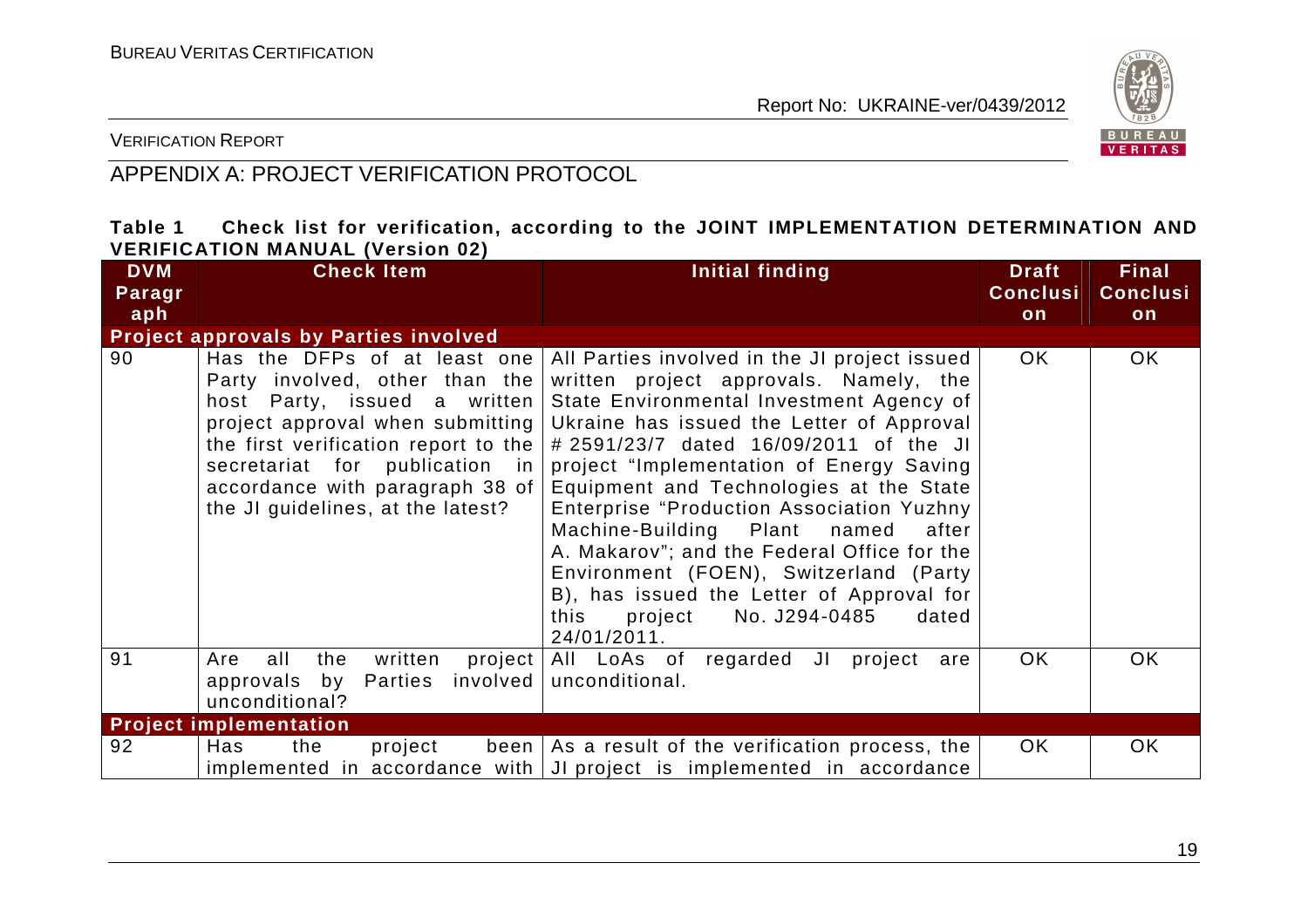

|                             | <b>VERIFICATION REPORT</b>                                                             | BUREAU<br><b>VERITAS</b>                                                                                                                                                                                                                                                                                                                                                                                                                                                                                                                                                                     |                                       |                                       |
|-----------------------------|----------------------------------------------------------------------------------------|----------------------------------------------------------------------------------------------------------------------------------------------------------------------------------------------------------------------------------------------------------------------------------------------------------------------------------------------------------------------------------------------------------------------------------------------------------------------------------------------------------------------------------------------------------------------------------------------|---------------------------------------|---------------------------------------|
| <b>DVM</b><br>Paragr<br>aph | <b>Check Item</b>                                                                      | Initial finding                                                                                                                                                                                                                                                                                                                                                                                                                                                                                                                                                                              | <b>Draft</b><br><b>Conclusi</b><br>on | <b>Final</b><br><b>Conclusi</b><br>on |
|                             | the PDD regarding which the<br>determination has been deemed                           | with the PDD version 07 which has been<br>deemed final.                                                                                                                                                                                                                                                                                                                                                                                                                                                                                                                                      |                                       |                                       |
|                             | final and is so listed on the<br><b>UNFCCC JI website?</b>                             | As a matter of fact, implementation of the<br>energy saving measures is realized mainly<br>according to project schedule.<br>Based on the provided documents and<br>results of the site visit, the JI project is<br>generating emission reductions since<br>01/01/2005.<br>In the Monitoring Rerort version 03 stated<br>that the achieved amount of emission<br>reduction for the monitoring period<br>$01/07/2011 - 31/12/2011$ is 297 140<br>tonnes CO <sub>2</sub> equivalent.<br>On the whole, the JI project activities are<br>conducted according to the Project Design<br>Documents. |                                       |                                       |
| 93                          | What is the status of operation of $ $<br>the project during the monitoring<br>period? | Monitoring report indicated the current<br>of<br>the<br>status<br>project<br>activity<br>implementation. Based on<br>provided<br>materials, there is known that all project<br>equipments were operational in the<br>reporting period and generating emission<br>reductions. Also, refer to section 92<br>above.                                                                                                                                                                                                                                                                             | <b>OK</b>                             | <b>OK</b>                             |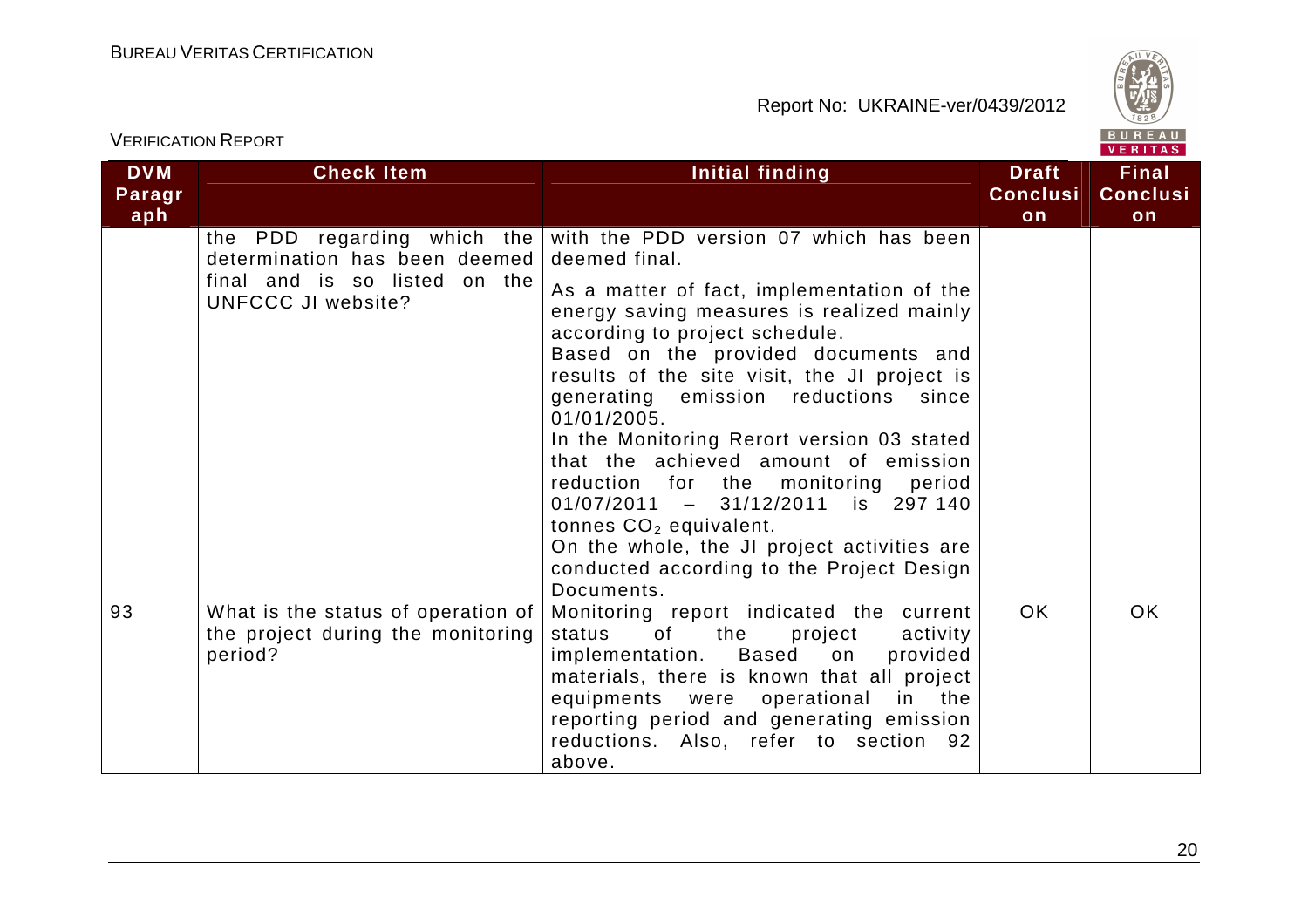

| <b>VERIFICATION REPORT</b>  |                                                                                                                                                                                                                                                                                                                                                                                        |                                                                                                                                                                                                                                                                                                                                                                                                                                                                                                                                                                                        |                                       |                                       |
|-----------------------------|----------------------------------------------------------------------------------------------------------------------------------------------------------------------------------------------------------------------------------------------------------------------------------------------------------------------------------------------------------------------------------------|----------------------------------------------------------------------------------------------------------------------------------------------------------------------------------------------------------------------------------------------------------------------------------------------------------------------------------------------------------------------------------------------------------------------------------------------------------------------------------------------------------------------------------------------------------------------------------------|---------------------------------------|---------------------------------------|
| <b>DVM</b><br>Paragr<br>aph | <b>Check Item</b>                                                                                                                                                                                                                                                                                                                                                                      | Initial finding                                                                                                                                                                                                                                                                                                                                                                                                                                                                                                                                                                        | <b>Draft</b><br><b>Conclusi</b><br>on | <b>Final</b><br><b>Conclusi</b><br>on |
|                             | <b>Compliance with monitoring plan</b>                                                                                                                                                                                                                                                                                                                                                 |                                                                                                                                                                                                                                                                                                                                                                                                                                                                                                                                                                                        |                                       |                                       |
| 94                          | Did the monitoring occur in<br>accordance with the monitoring<br><b>PDD</b><br>included<br>in the<br>plan<br>which<br>regarding<br>the<br>determination has been deemed<br>final and is so listed on the<br><b>UNFCCC JI website?</b>                                                                                                                                                  | The monitoring procedure at SE "PA<br>Yuzhny Machine-Building Plant named<br>after A. Makarov" is strictly following the<br>monitoring plan included in the PDD<br>version 07 dated 16/08/2011 regarding<br>which the determination has been deemed<br>final.<br>Data used for calculation of emissions<br>reduction based on information that<br>confirmed by SE "PA Yuzhny Machine-<br>Building Plant named after A. Makarov"<br>documents.                                                                                                                                          | OK.                                   | OK.                                   |
| 95(a)                       | calculating the emission<br>For<br>reductions or enhancements of<br>net removals, were key factors,<br>e.g. those listed in 23 (b) $(i)$ - $(vii)$<br>above, influencing the baseline<br>emissions or net removals and<br>the activity level of the project<br>and the emissions or removals as<br>well as risks associated with the<br>project taken into account, as<br>appropriate? | According to reviewed information, there<br>are taken into account key factors (such<br>as emission factor of the natural gas<br>consumption and carbon emission factor<br>for the JI project reducing electricity<br>consumption, etc.),<br>natural<br>gas<br>consumption by the enterprise equipment,<br>natural gas consumption for heat energy<br>production for external consumers, natural<br>gas consumption for electricity generation<br>for external and other consumers, delivery<br>of natural gas to the external consumers,<br>electricity consumption by the enterprise | <b>OK</b>                             | <b>OK</b>                             |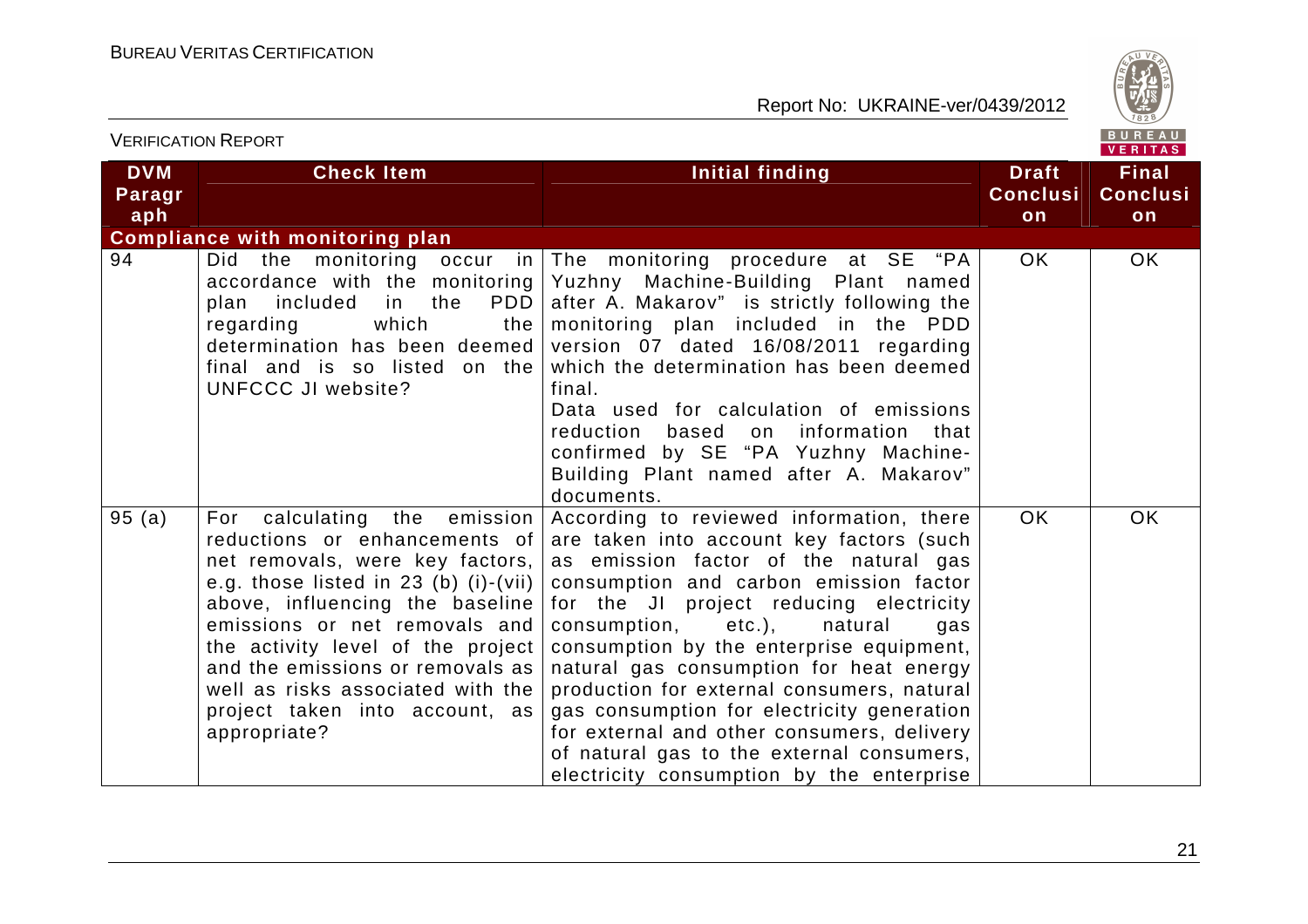

**Final Conclusion** 

 **Conclusion**

#### VERIFICATION REPORT**DVM Paragraph Check Item Initial finding Check Item Initial finding Check Item Initial finding** equipment for production of the aerospace products, delivery of heat energy for external consumers, gross production output of aerospace products at the enterprise, average Net Calorific Value of natural gas, and other risks associated with the implementation of the project activity that can influence to the baseline 95 (b) Are data sources used for

|       |                                                                                                               | activity that can inhabited to the basefine<br>and project emission, and emission<br>reduction due to the JI project.                                                                                                                                                                                                                                                                                                                                                                                                                                                                                                                                                                                                                                                |       |           |
|-------|---------------------------------------------------------------------------------------------------------------|----------------------------------------------------------------------------------------------------------------------------------------------------------------------------------------------------------------------------------------------------------------------------------------------------------------------------------------------------------------------------------------------------------------------------------------------------------------------------------------------------------------------------------------------------------------------------------------------------------------------------------------------------------------------------------------------------------------------------------------------------------------------|-------|-----------|
| 95(b) | data<br>Are<br>sources<br>or enhancements of net removals<br>clearly identified, reliable and<br>transparent? | used for   Data sources used for calculating emission<br>calculating emission reductions reductions are clearly identified, reliable<br>and transparent. On site responsible<br>persons register data from<br>the<br>measurement equipments and<br>fixed<br>monitoring data to logbooks, monthly data<br>collected to the reporting documents of the<br>SE "PA Yuzhny Machine-Building Plant<br>named after A. Makarov". Moreover, there<br>is electronic database of monitoring data.<br>All roles and responsibilities are described<br>in details in the Monitoring report.<br>Corrective Action Request 01 (CAR01).<br>Please pay your special attention that<br>reference on different data source of the<br>parameter Cef <sub>ng</sub> is provided in section | CAR01 | <b>OK</b> |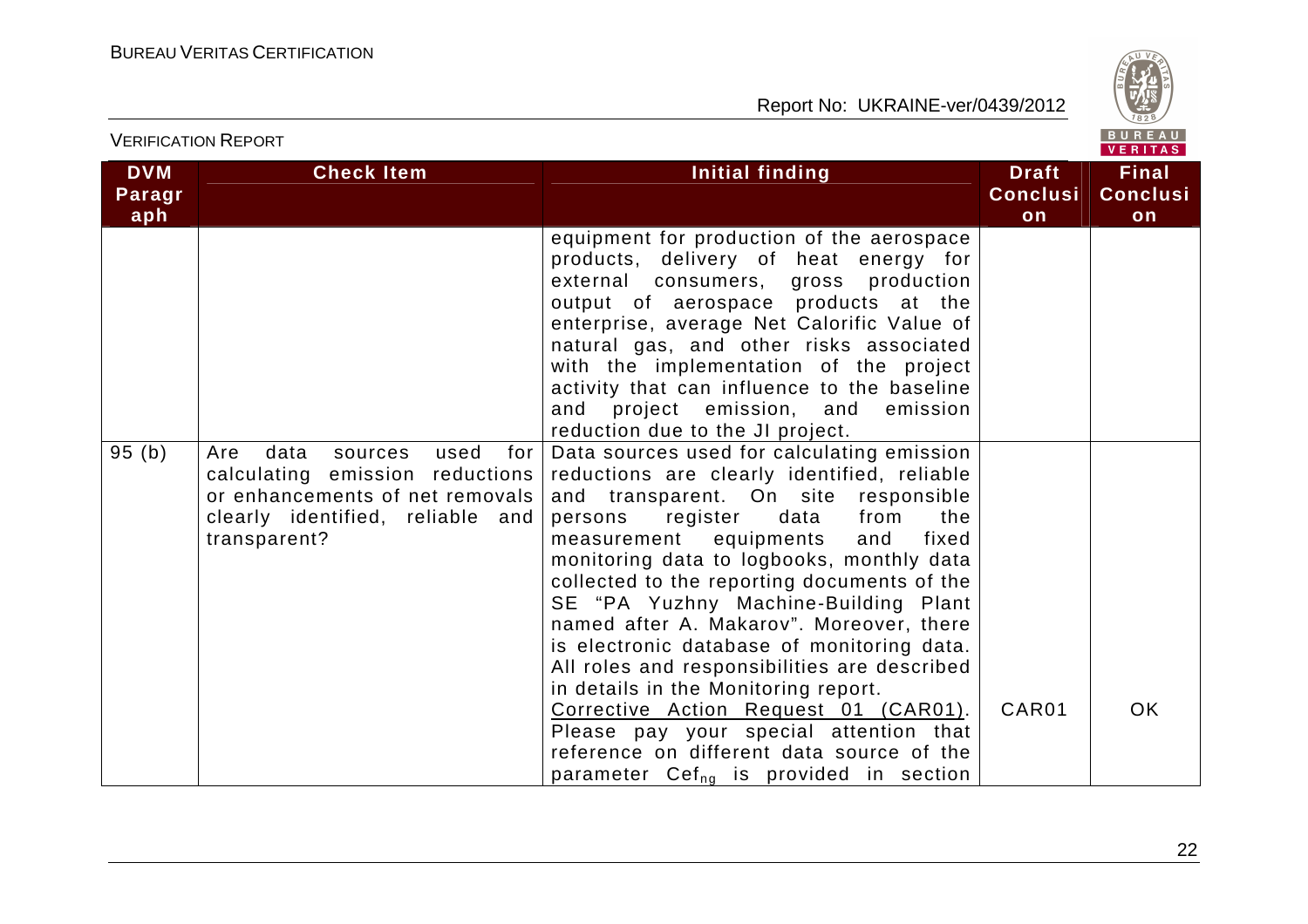

|                             |                                                                                                                                                                                                                                                                                     |                                                                                                                                                                                                                                                                                                                                                                                                                                                                                        |                                       | $V = W + W$                           |
|-----------------------------|-------------------------------------------------------------------------------------------------------------------------------------------------------------------------------------------------------------------------------------------------------------------------------------|----------------------------------------------------------------------------------------------------------------------------------------------------------------------------------------------------------------------------------------------------------------------------------------------------------------------------------------------------------------------------------------------------------------------------------------------------------------------------------------|---------------------------------------|---------------------------------------|
| <b>DVM</b><br>Paragr<br>aph | <b>Check Item</b>                                                                                                                                                                                                                                                                   | Initial finding                                                                                                                                                                                                                                                                                                                                                                                                                                                                        | <b>Draft</b><br><b>Conclusi</b><br>on | <b>Final</b><br><b>Conclusi</b><br>on |
|                             |                                                                                                                                                                                                                                                                                     | B.2.1 and Annex 1 of the monitoring<br>report. Please, bring the information in<br>line.<br>Clarification Request 01 (CL01). Please<br>clarify the source of index of currency rate<br>transformation in the frame<br>of the<br>parameter on Gross production output of<br>aerospace products at the enterprise.                                                                                                                                                                       | CL <sub>01</sub>                      | OK.                                   |
| 95(c)                       | Are emission factors, including<br>default emission factors, if used<br>for calculating the emission<br>reductions or enhancements of<br>removals, selected<br>net<br>by<br>carefully balancing accuracy and<br>reasonableness,<br>and<br>appropriately justified of the<br>choice? | $CO2$ emission factor from natural gas<br>consumption is used for calculation of<br>emissions and emission reductions. This<br>factor is to<br>be monitored from the<br>normative documents.<br>Also, $CO2$ emission factor for electricity<br>consumed from Ukrainian grid by the<br>project activity is used in calculation. It is<br>to be regularly monitored from the national<br>study documents (i.e., Order of the<br>National Environmental Investment Agency<br>of Ukraine). | <b>OK</b>                             | OK                                    |
| 95(d)                       | Is the calculation of emission<br>reductions or enhancements of<br>removals<br>based<br>net<br>on.<br>conservative assumptions<br>and<br>the most plausible scenarios in a<br>transparent manner?                                                                                   | The calculation of emission reductions is<br>based on conservative assumptions and<br>plausible scenarios<br>the<br>most<br>in.<br>transparent manner. As was approved in<br>the PDD. Namely, JI specific approach are                                                                                                                                                                                                                                                                 | <b>OK</b>                             | <b>OK</b>                             |

VERIFICATION REPORT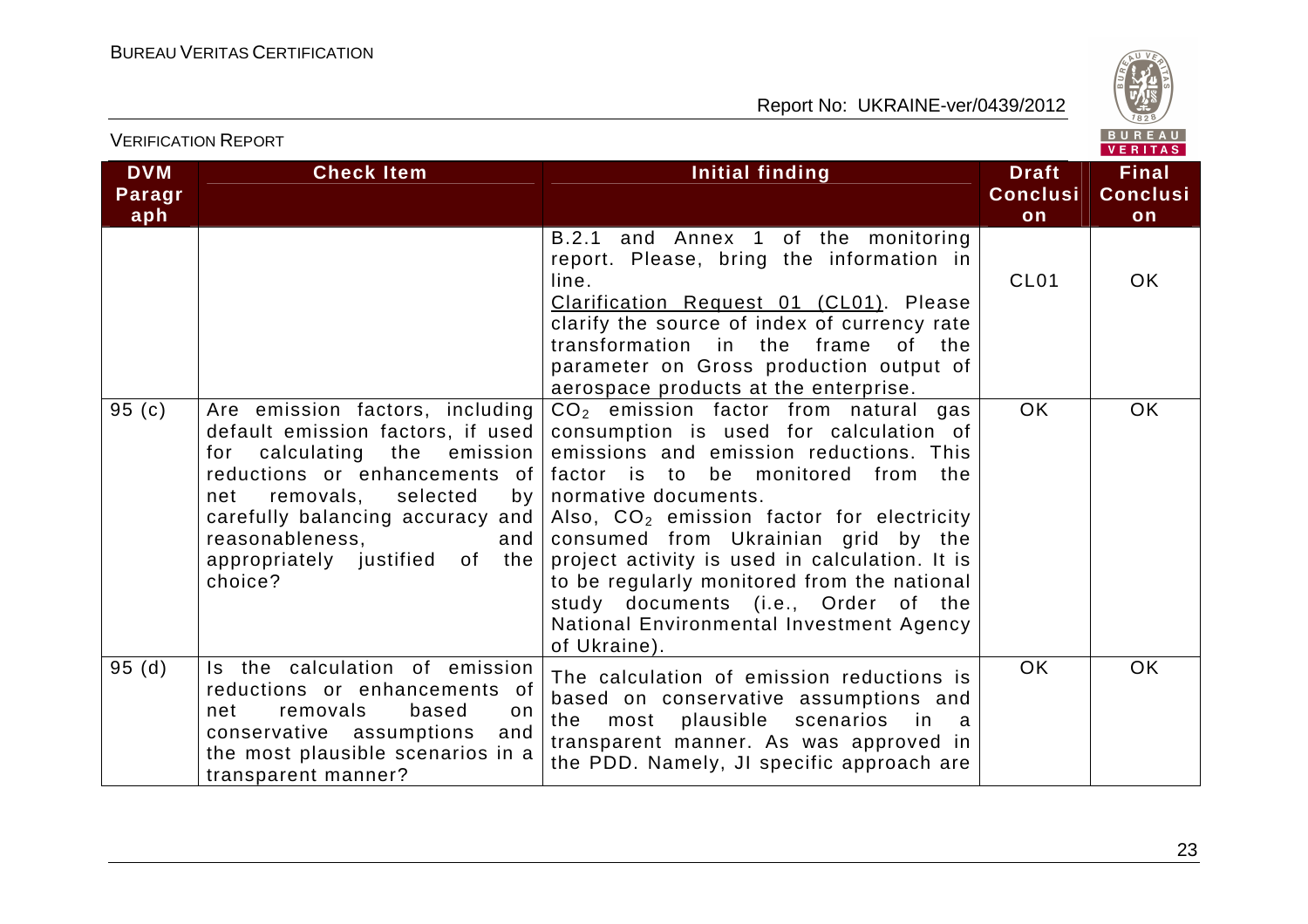

| <b>VERIFICATION REPORT</b>  |                                    |                                                                                                                                                                                                                                                                                                                                                                                                                                                                                                                                                                                                                                                                                                                                                                                                                                                                                                                                                                                                                                                      |                                       | BUREAU<br><b>VERITAS</b>              |
|-----------------------------|------------------------------------|------------------------------------------------------------------------------------------------------------------------------------------------------------------------------------------------------------------------------------------------------------------------------------------------------------------------------------------------------------------------------------------------------------------------------------------------------------------------------------------------------------------------------------------------------------------------------------------------------------------------------------------------------------------------------------------------------------------------------------------------------------------------------------------------------------------------------------------------------------------------------------------------------------------------------------------------------------------------------------------------------------------------------------------------------|---------------------------------------|---------------------------------------|
| <b>DVM</b><br>Paragr<br>aph | <b>Check Item</b>                  | Initial finding                                                                                                                                                                                                                                                                                                                                                                                                                                                                                                                                                                                                                                                                                                                                                                                                                                                                                                                                                                                                                                      | <b>Draft</b><br><b>Conclusi</b><br>on | <b>Final</b><br><b>Conclusi</b><br>on |
|                             | Applicable to JI SSC projects only | used regarding monitoring and emission<br>reduction assessment that has<br>been<br>developed in accordance<br>the<br>with<br>Guidance on criteria for baseline setting<br>and monitoring. This project JI specific<br>approach is in the main similar to the<br>project JI specific approach developed by<br>the Institute of Engineering Ecology for the<br>JI projects on rehabilitation of District<br>Heating systems in Ukrainian conditions<br>and already approved by AIEs for several<br>such JI projects in regions and cities of<br>Ukraine (e.g., AR Crimea, Chernihiv,<br>Donetsk and Dnipropetrovsk regions,<br>Kharkiv, Sevastopol, Rivne, Luhansk<br>cities), the main idea of which is to build<br>the dynamic baseline for each reported<br>year, with taking into account the actual<br>changes of internal and external factors.<br>As a result of documents revision, all data<br>connected with estimation of emission<br>reduction are consistent through the<br>Monitoring report and excel spreadsheets<br>with calculation. |                                       |                                       |
| 96                          |                                    | Is the relevant threshold to be   Not applicable                                                                                                                                                                                                                                                                                                                                                                                                                                                                                                                                                                                                                                                                                                                                                                                                                                                                                                                                                                                                     | <b>OK</b>                             | <b>OK</b>                             |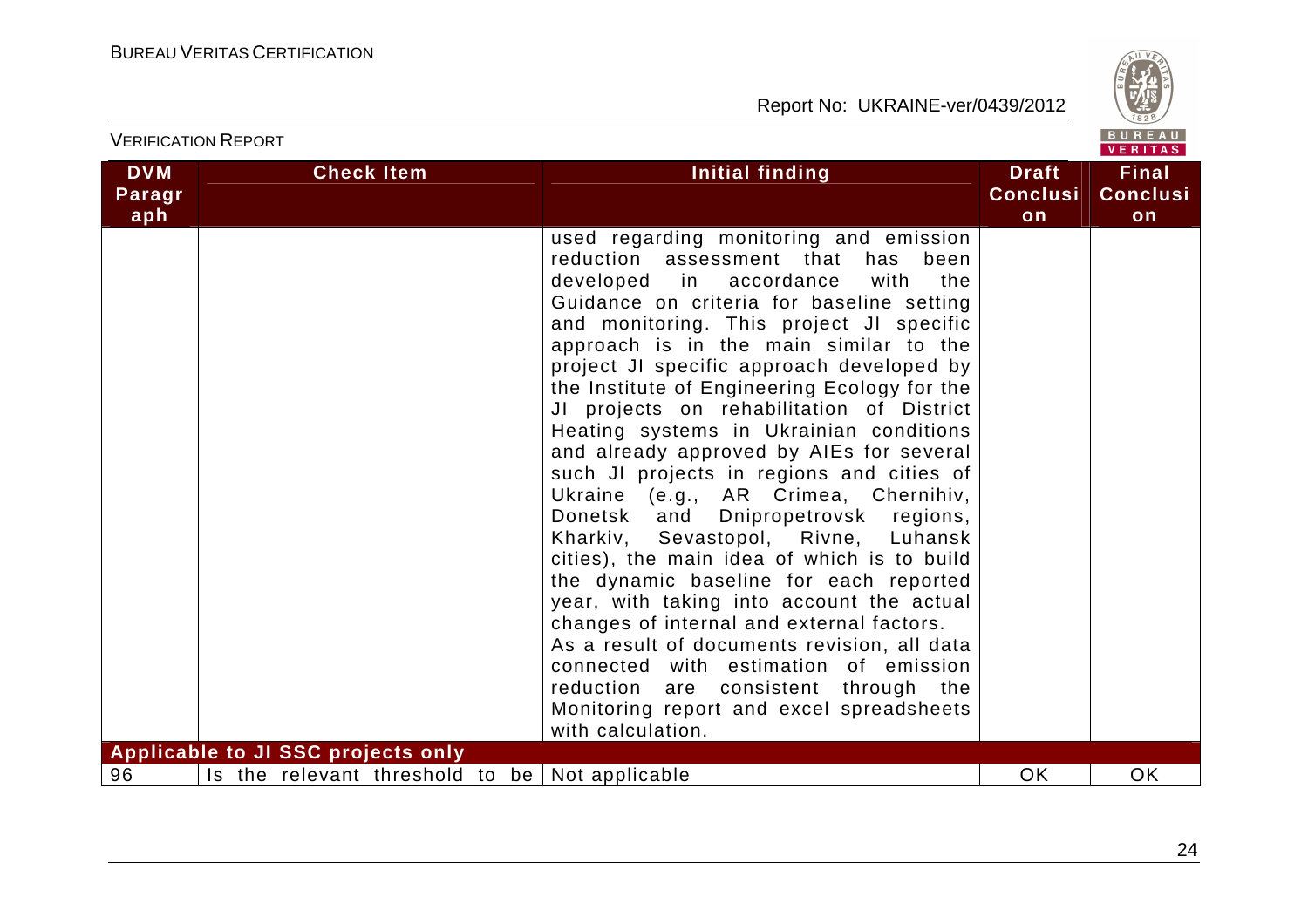

|                             | <b>VERIFICATION REPORT</b>                                                                                                                                                                                                                                                                                   |                        |                                       | BUREAU<br><b>VERITAS</b>              |
|-----------------------------|--------------------------------------------------------------------------------------------------------------------------------------------------------------------------------------------------------------------------------------------------------------------------------------------------------------|------------------------|---------------------------------------|---------------------------------------|
| <b>DVM</b><br>Paragr<br>aph | <b>Check Item</b>                                                                                                                                                                                                                                                                                            | <b>Initial finding</b> | <b>Draft</b><br><b>Conclusi</b><br>on | <b>Final</b><br><b>Conclusi</b><br>on |
|                             | classified as JI SSC project not<br>exceeded during the monitoring<br>period on an annual average<br>basis?<br>If the threshold is exceeded, is<br>the maximum emission reduction<br>level estimated in the PDD for<br>the JI SSC project or the bundle<br>for<br>the<br>monitoring<br>period<br>determined? |                        |                                       |                                       |
|                             | Applicable to bundled JI SSC projects only                                                                                                                                                                                                                                                                   |                        |                                       |                                       |
| 97 (a)                      | Has the composition of the $\vert$ Not applicable<br>bundle not changed from that is<br>stated in F-JI-SSCBUNDLE?                                                                                                                                                                                            |                        | <b>OK</b>                             | <b>OK</b>                             |
| 97 (b)                      | f <br>determination<br>the<br>was  <br>conducted on the basis of an<br>overall monitoring plan, have the<br>project participants submitted a<br>common monitoring report?                                                                                                                                    | Not applicable         | <b>OK</b>                             | <b>OK</b>                             |
| 98                          | If the monitoring is based on $a$<br>monitoring plan that provides for<br>overlapping monitoring periods,<br>are the monitoring periods per<br>component of the project clearly<br>specified<br>in the<br>monitoring<br>report?                                                                              | Not applicable         | <b>OK</b>                             | <b>OK</b>                             |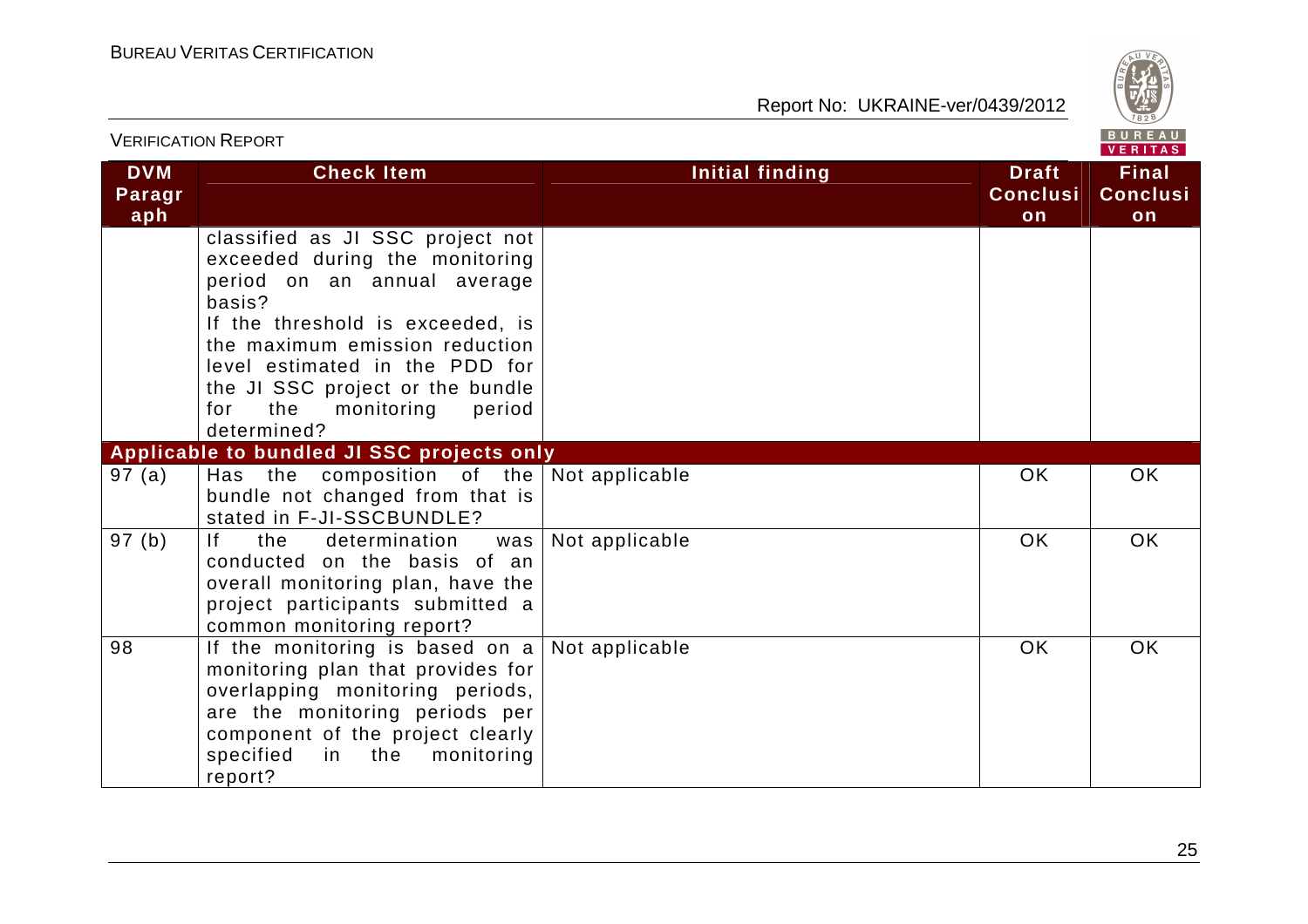

| <b>VERIFICATION REPORT</b>  |                                                                                                                                                                 |                                                                                                                                                                                                                                                                                                                                                                                                                                                                                                                                                                                                                                                                                                                                                                                                                                                                                                                | <b>BUREAU</b><br>VERITAS               |                                       |
|-----------------------------|-----------------------------------------------------------------------------------------------------------------------------------------------------------------|----------------------------------------------------------------------------------------------------------------------------------------------------------------------------------------------------------------------------------------------------------------------------------------------------------------------------------------------------------------------------------------------------------------------------------------------------------------------------------------------------------------------------------------------------------------------------------------------------------------------------------------------------------------------------------------------------------------------------------------------------------------------------------------------------------------------------------------------------------------------------------------------------------------|----------------------------------------|---------------------------------------|
| <b>DVM</b><br>Paragr<br>aph | <b>Check Item</b>                                                                                                                                               | Initial finding                                                                                                                                                                                                                                                                                                                                                                                                                                                                                                                                                                                                                                                                                                                                                                                                                                                                                                | <b>Draft</b><br><b>Conclusi</b><br>on  | <b>Final</b><br><b>Conclusi</b><br>on |
|                             | Do the monitoring periods not<br>overlap with those for which<br>verifications<br>were<br>already<br>deemed final in the past?                                  |                                                                                                                                                                                                                                                                                                                                                                                                                                                                                                                                                                                                                                                                                                                                                                                                                                                                                                                |                                        |                                       |
|                             | <b>Revision of monitoring plan</b>                                                                                                                              |                                                                                                                                                                                                                                                                                                                                                                                                                                                                                                                                                                                                                                                                                                                                                                                                                                                                                                                |                                        |                                       |
| 99(a)                       | Applicable only if monitoring plan is revised by project participant<br>Did<br>the<br>project<br>provide<br>an<br>justification for the proposed  <br>revision? | participants Some deviations or revisions<br>to the<br>appropriate registered monitoring plan are regarded in<br>the monitoring report version 02 dated<br>27/03/2012.<br>Corrective Action Request 02 (CAR02).<br>Based on the registered PDD, Carbon<br>emission factor for natural gas in the base<br>year (Cef <sub>ngb</sub> ) and Carbon emission factor<br>JI projects reducing electricity<br>for<br>consumption in the base year ( $CEFcb$ ) are<br>provided in the formulae 12, 14 and in the<br>formulae 5, 7. The parameters $Cefngr$ and<br>$CEFcr$ for the reported year are used in the<br>same formulae in the monitoring report for<br>calculation of baseline emission. Please,<br>explain the reason of changes and provide<br>appropriate justification.<br>Corrective Action Request 03 (CAR03). In<br>comparison with the PDD the scheme of<br>the data collection was modified. Please, | CAR <sub>02</sub><br>CAR <sub>03</sub> | <b>OK</b><br>OK.                      |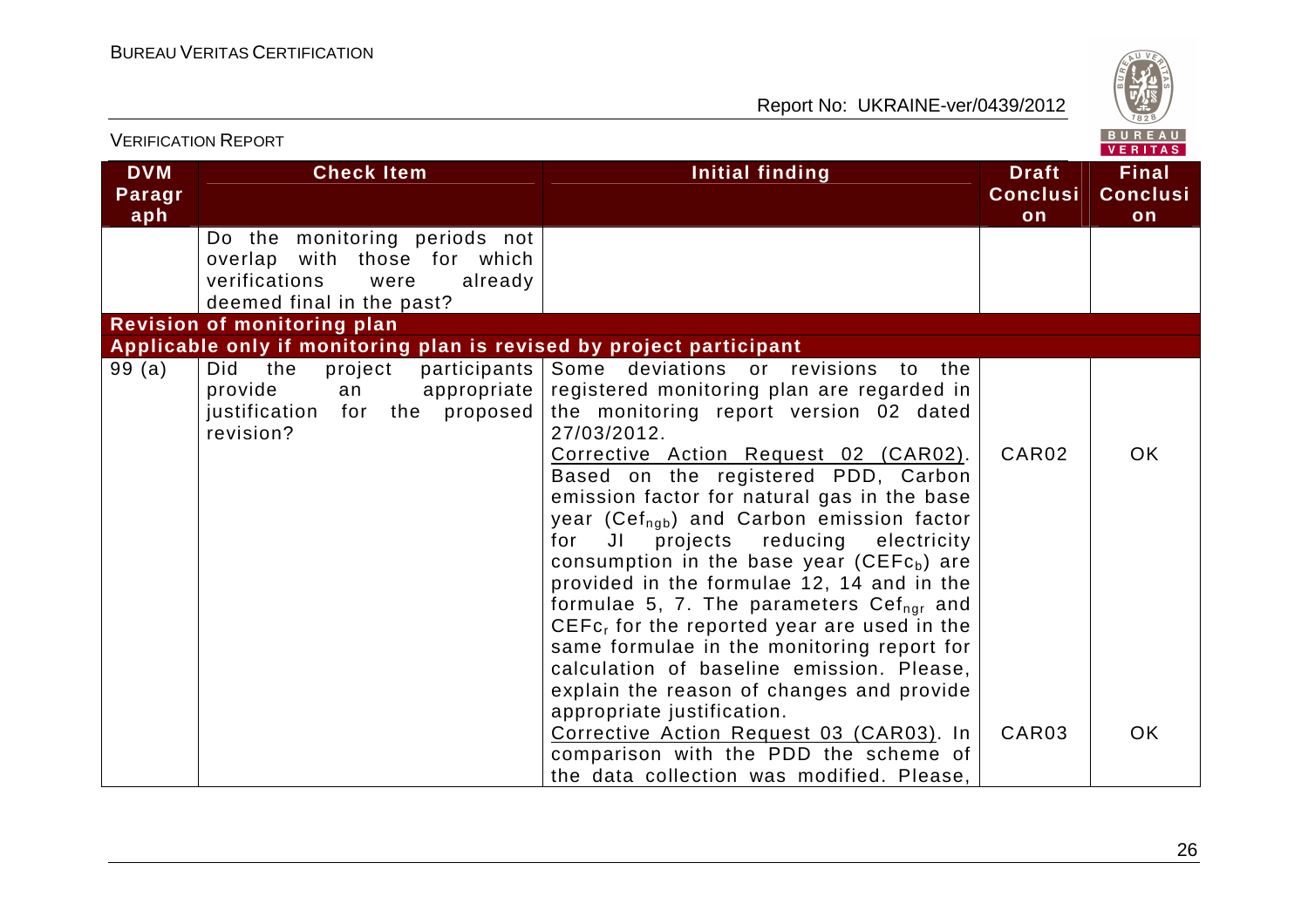

|                             | <b>VERIFICATION REPORT</b>                                                                                                                                                                                                                                                                      |                                                                                                                                                                                                                                                                                                                                                                                                                                                                                                                                                                                                                                                                                 |                                       | BUREAU<br><b>VERITAS</b>              |
|-----------------------------|-------------------------------------------------------------------------------------------------------------------------------------------------------------------------------------------------------------------------------------------------------------------------------------------------|---------------------------------------------------------------------------------------------------------------------------------------------------------------------------------------------------------------------------------------------------------------------------------------------------------------------------------------------------------------------------------------------------------------------------------------------------------------------------------------------------------------------------------------------------------------------------------------------------------------------------------------------------------------------------------|---------------------------------------|---------------------------------------|
| <b>DVM</b><br>Paragr<br>aph | <b>Check Item</b>                                                                                                                                                                                                                                                                               | Initial finding                                                                                                                                                                                                                                                                                                                                                                                                                                                                                                                                                                                                                                                                 | <b>Draft</b><br><b>Conclusi</b><br>on | <b>Final</b><br><b>Conclusi</b><br>on |
|                             |                                                                                                                                                                                                                                                                                                 | explain the fact and provide justification in<br>the monitoring report.<br>Corrective Action Request 07 (CAR07).<br>Please consider all revisions included in<br>the current Monitoring Report according to<br>the following algorithm: 1) essence of<br>revision; 2) reason for this revision; and 3)<br>what it can improve (e.g., applicability,<br>accuracy, etc.). Also, explicitly state<br>whether proposed revisions improve the<br>accuracy and applicability of information<br>collected compared to the<br>original<br>monitoring plan<br>without<br>changing<br>conformity with the relevant rules and<br>regulations for the establishment of<br>monitoring plans. | CAR07                                 | OK.                                   |
| 99(b)                       | proposed revision<br>the<br>Does<br>improve the accuracy<br>and/or<br>information<br>applicability<br>of<br>collected compared to<br>the<br>original monitoring plan without<br>changing conformity with the<br>relevant rules and regulations for<br>the establishment of monitoring<br>plans? | Refer to section 99 (a) above.                                                                                                                                                                                                                                                                                                                                                                                                                                                                                                                                                                                                                                                  | <b>OK</b>                             | <b>OK</b>                             |
|                             | Data management                                                                                                                                                                                                                                                                                 |                                                                                                                                                                                                                                                                                                                                                                                                                                                                                                                                                                                                                                                                                 |                                       |                                       |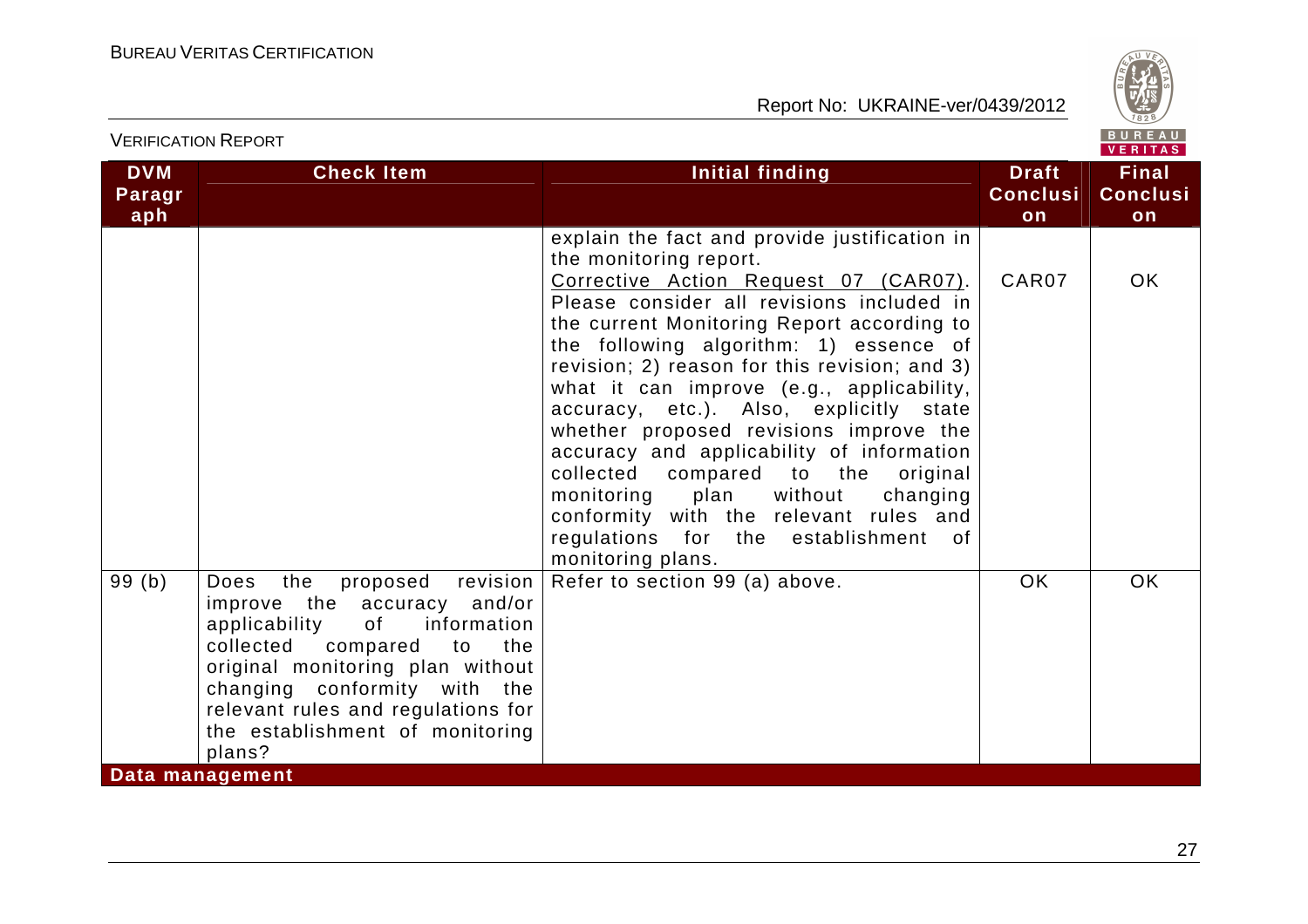VERIFICATION REPORT

Report No: UKRAINE-ver/0439/2012



| <b>DVM</b><br>Paragr<br>aph | <b>Check Item</b>                                                                                                                                                                          | Initial finding                                                                                                                                                                                                                                                                                                                                                                                                                                                                                                                                                                                                                        | <b>Draft</b><br><b>Conclusi</b><br>on | <b>Final</b><br><b>Conclusi</b><br>on |
|-----------------------------|--------------------------------------------------------------------------------------------------------------------------------------------------------------------------------------------|----------------------------------------------------------------------------------------------------------------------------------------------------------------------------------------------------------------------------------------------------------------------------------------------------------------------------------------------------------------------------------------------------------------------------------------------------------------------------------------------------------------------------------------------------------------------------------------------------------------------------------------|---------------------------------------|---------------------------------------|
| 101(a)                      | Is the implementation of data<br>collection<br>procedures<br>in l<br>accordance with the monitoring<br>plan, including the quality control<br>assurance  <br>and<br>quality<br>procedures? | of<br>data<br>collection<br>Procedures<br>are<br>implemented in compliance<br>with<br>the<br>approved monitoring plan. Measuring<br>equipment, such as gas meters, heat<br>meters, and electricity meters, etc. is used<br>for monitoring. Monitoring data of the<br>project is monitored in compliance with<br>scheduled frequency approved in the<br>developed monitoring plan and monitoring<br>procedure.<br>The quality control and quality assurance<br>procedures realised due to performing of<br>internal audits and checking measures,<br>participation of third parties, and carrying<br>out of troubleshooting procedures. | OK.                                   | OK.                                   |
| 101(b)                      | Is the function of the monitoring<br>equipment,<br>including<br>its<br>calibration status, is in order?                                                                                    | All project equipments were operating<br>within the considered monitoring period.<br>As a fact, the monitoring equipment has<br>calibration. It is calibrated with periodic<br>frequency (passport states the calibration<br>frequency for every device) according to<br>the national regulations.<br>During site visit verification team received<br>and reviewed passports and/or certificates<br>calibration<br>of _<br>all<br>measurement<br>on.<br>equipment that confirm the fact stated                                                                                                                                         |                                       | OK                                    |

28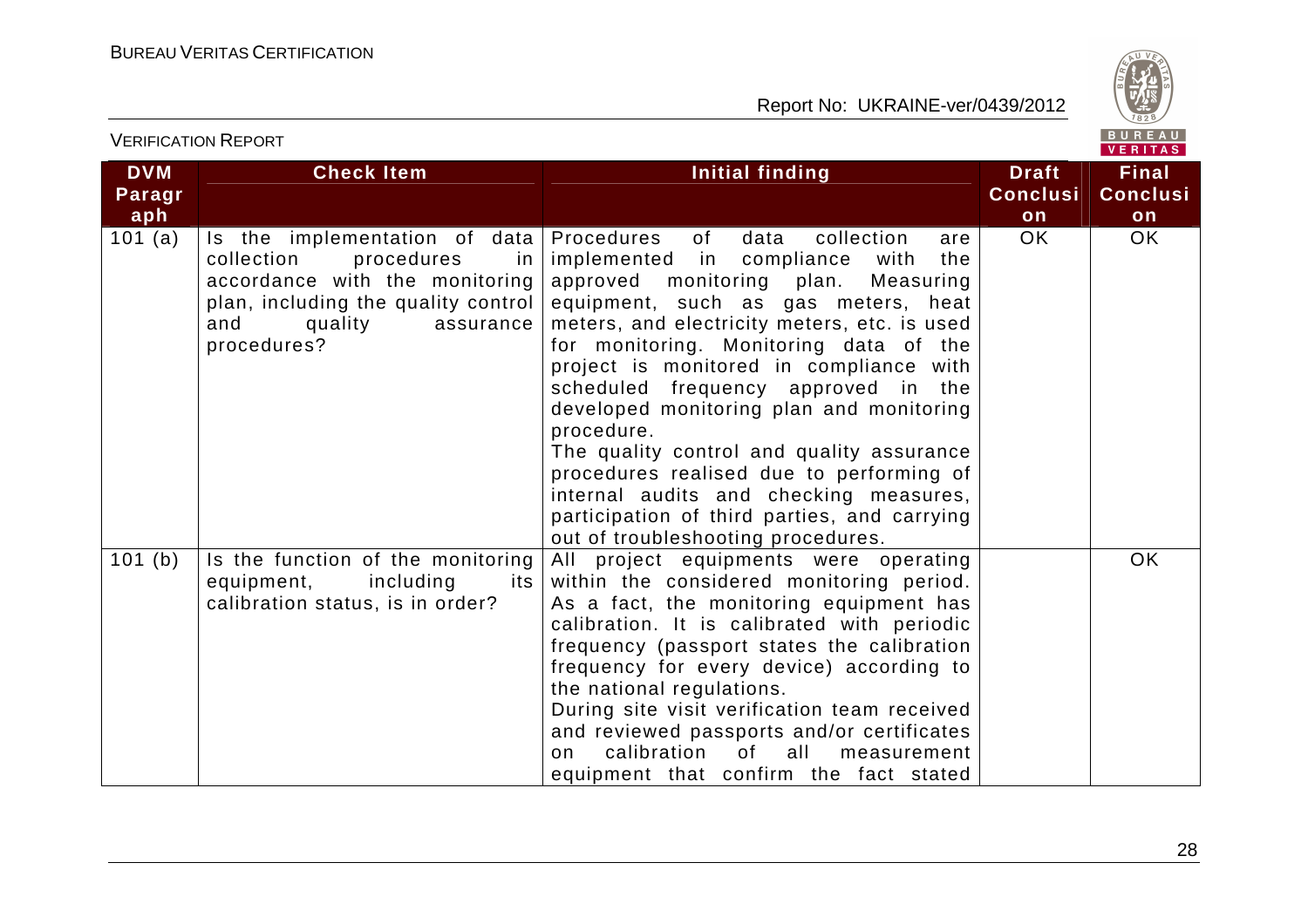

|                             |                   |                                                                                                                                                                                                                                                                                                                                                                                                                                                                                                                                                                                                           |                                       | VERITAS                               |
|-----------------------------|-------------------|-----------------------------------------------------------------------------------------------------------------------------------------------------------------------------------------------------------------------------------------------------------------------------------------------------------------------------------------------------------------------------------------------------------------------------------------------------------------------------------------------------------------------------------------------------------------------------------------------------------|---------------------------------------|---------------------------------------|
| <b>DVM</b><br>Paragr<br>aph | <b>Check Item</b> | <b>Initial finding</b>                                                                                                                                                                                                                                                                                                                                                                                                                                                                                                                                                                                    | <b>Draft</b><br><b>Conclusi</b><br>on | <b>Final</b><br><b>Conclusi</b><br>on |
|                             |                   | above. Detailed information about the<br>equipment accuracy, calibration dates of<br>the measurement devices, etc. is stated in<br>the Annex 5 to the Monitoring Report for<br>monitoring period 01/07/2011-<br>the<br>31/12/2011.<br>Corrective Action Request 04 (CAR04). As<br>a result of document analysis, the last<br>calibration date of the measurement<br>device type "Flowtech-TM" ser. #1-525 is<br>21/11/2011 (refer to the section 5<br>Category 2 document 41 of the Verification<br>report). The other date is stated in Annex<br>5 to the monitoring report. Please, make<br>amendments. | CAR04                                 | OK.                                   |
|                             |                   | Corrective Action Request 05 (CAR05).<br>provide serial/identification<br>Please<br>numbers of correctors to the measurement<br>equipment as well as their last calibration<br>dates.                                                                                                                                                                                                                                                                                                                                                                                                                     | CAR <sub>05</sub>                     | OK.                                   |
|                             |                   | Corrective Action Request 06 (CAR06).<br>Please provide documented evidences of<br>calibration<br>status<br>of<br>the<br>following<br>measurement devices: heat energy meters<br>type "Sich" and type "Ergomera - 125",<br>and<br>flow<br>meters type<br>"Kurs-<br>gas                                                                                                                                                                                                                                                                                                                                    | CAR06                                 | OK.                                   |

VERIFICATION REPORT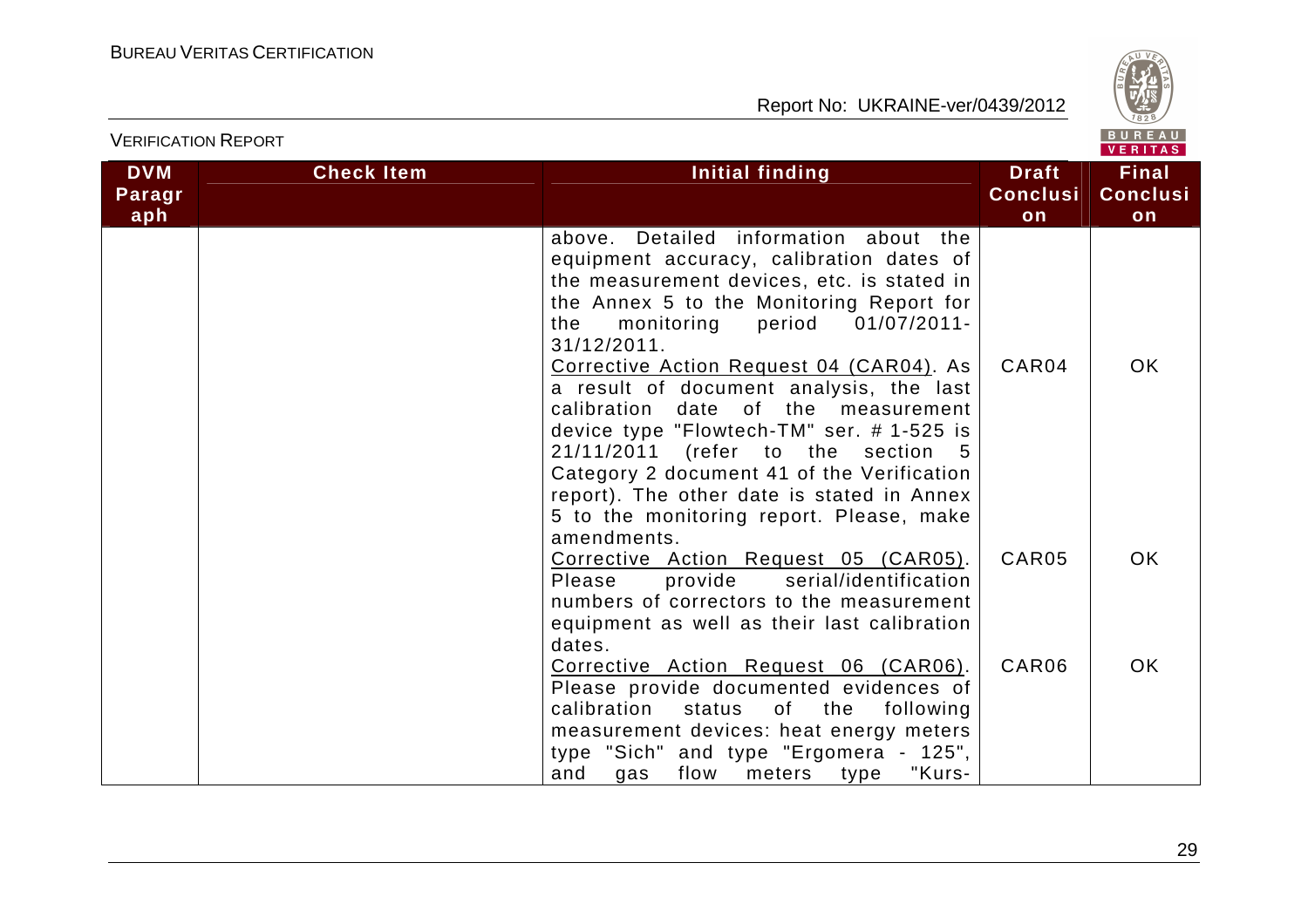

| <b>DVM</b><br>Paragr<br>aph | <b>Check Item</b>                                                                                                                                              | Initial finding                                                                                                                                                                                                                                                                                                                                                                                       | <b>Draft</b><br><b>Conclusi</b><br>on | <b>Final</b><br><b>Conclusi</b><br>on |
|-----------------------------|----------------------------------------------------------------------------------------------------------------------------------------------------------------|-------------------------------------------------------------------------------------------------------------------------------------------------------------------------------------------------------------------------------------------------------------------------------------------------------------------------------------------------------------------------------------------------------|---------------------------------------|---------------------------------------|
|                             |                                                                                                                                                                | 01" G250B2.                                                                                                                                                                                                                                                                                                                                                                                           |                                       |                                       |
| 101(c)                      | Are the evidence and records<br>for<br>the<br>monitoring<br>used<br>traceable<br>maintained<br>in<br>a a<br>manner?                                            | Monitoring records are<br>used<br>for<br>the<br>emissions calculation<br>and<br>emission<br>reductions estimation maintained in a<br>traceable and transparent manner.                                                                                                                                                                                                                                | OK                                    | OK                                    |
| 101(d)                      | collection<br>the<br>data<br>and<br>ls.<br>for<br>the<br>management system<br>project in accordance with the<br>monitoring plan?                               | The data collection and<br>management<br>system for the project is in accordance<br>with the<br>approved monitoring<br>plan.<br>Implementation of monitoring system was<br>checked during the site visit, and it was<br>concluded that monitoring<br>system is<br>completely in<br>accordance<br>with<br>the<br>This fact is<br>monitoring<br>plan.<br>also<br>confirmed by the documented evidences. | <b>OK</b>                             | OK                                    |
|                             |                                                                                                                                                                | Verification regarding programs of activities (additional elements for assessment)                                                                                                                                                                                                                                                                                                                    |                                       |                                       |
| 102                         | Is any JPA that has not been<br>added to the JI PoA not verified?                                                                                              | Not applicable                                                                                                                                                                                                                                                                                                                                                                                        | OK                                    | OK                                    |
| 103                         | Is the verification based on the<br>monitoring reports of all JPAs to<br>be verified?                                                                          | Not applicable                                                                                                                                                                                                                                                                                                                                                                                        | <b>OK</b>                             | OK                                    |
| 103                         | Does the verification ensure the<br>accuracy and conservativeness<br>of the emission reductions or<br>enhancements<br>of<br>removals<br>generated by each JPA? | Not applicable                                                                                                                                                                                                                                                                                                                                                                                        | OK                                    | OK                                    |
| 104                         | Does the monitoring period not Not applicable                                                                                                                  |                                                                                                                                                                                                                                                                                                                                                                                                       | <b>OK</b>                             | OK.                                   |

## VERIFICATION REPORT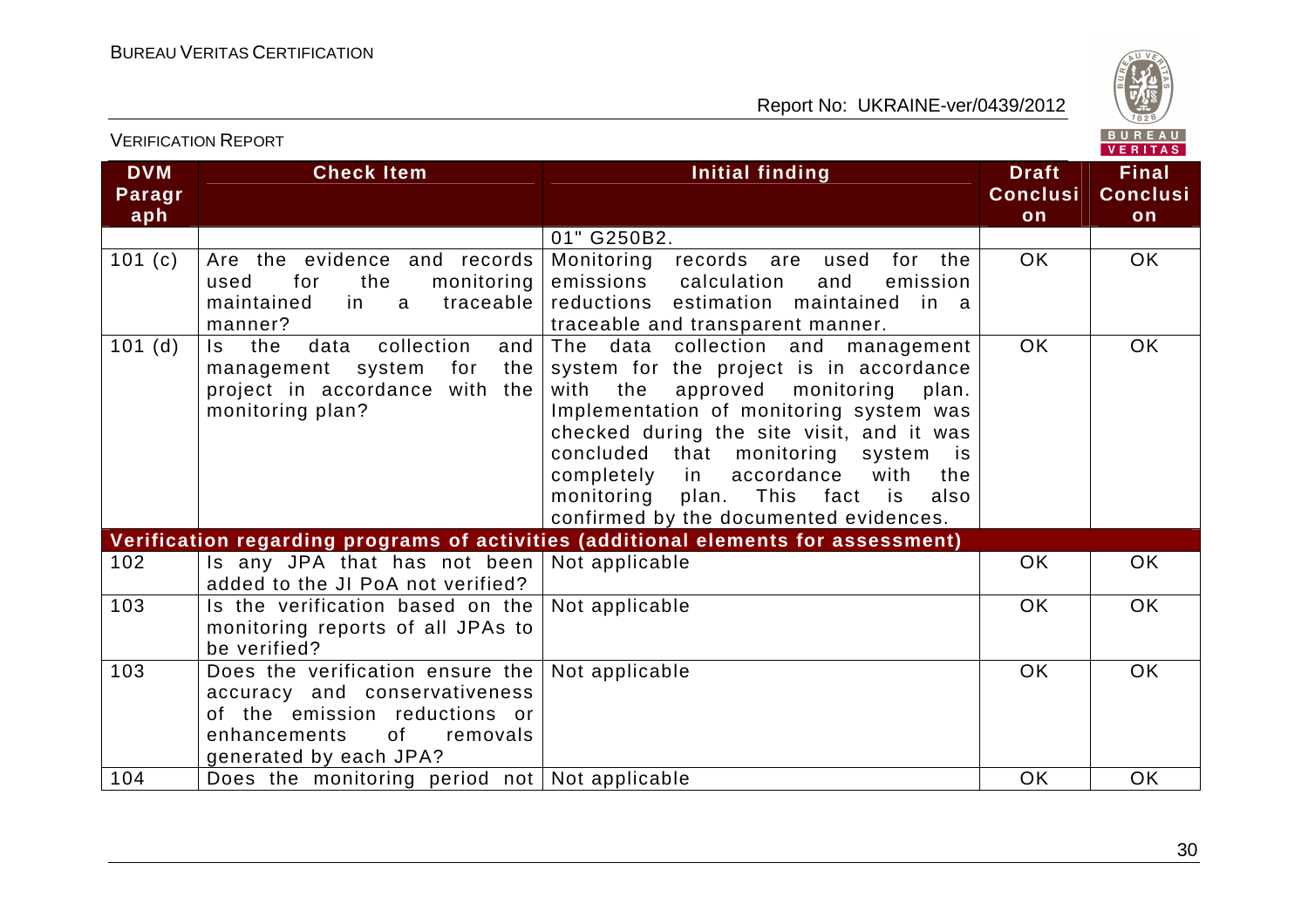

|                             | ו גוש ושהו וישהו וזבו שוגו                                                                                                                                                                                                                                                                                                                                                                                                                                                                                                                                                                              |                        |                                       | VERITAS                               |
|-----------------------------|---------------------------------------------------------------------------------------------------------------------------------------------------------------------------------------------------------------------------------------------------------------------------------------------------------------------------------------------------------------------------------------------------------------------------------------------------------------------------------------------------------------------------------------------------------------------------------------------------------|------------------------|---------------------------------------|---------------------------------------|
| <b>DVM</b><br>Paragr<br>aph | <b>Check Item</b>                                                                                                                                                                                                                                                                                                                                                                                                                                                                                                                                                                                       | <b>Initial finding</b> | <b>Draft</b><br><b>Conclusi</b><br>on | <b>Final</b><br><b>Conclusi</b><br>on |
|                             | overlap with previous monitoring<br>periods?                                                                                                                                                                                                                                                                                                                                                                                                                                                                                                                                                            |                        |                                       |                                       |
| 105                         | Ιf<br>the<br><b>AIE</b><br>learns<br>of<br>an<br>erroneously included JPA, has<br>the AIE informed the JISC of its<br>findings in writing?                                                                                                                                                                                                                                                                                                                                                                                                                                                              | Not applicable         | <b>OK</b>                             | OK                                    |
|                             | Applicable to sample-based approach only                                                                                                                                                                                                                                                                                                                                                                                                                                                                                                                                                                |                        |                                       |                                       |
| 106                         | Does the sampling plan prepared $\vert$ Not applicable<br>by the AIE:<br>(a) Describe its sample selection,<br>taking into<br>account that:<br>(i) For each verification that<br>uses a sample-based approach,<br>the sample selection shall be<br>sufficiently representative of the<br>JPAs in the JI PoA such<br>extrapolation to<br><b>JPAs</b><br>all<br>identified for that verification is<br>reasonable, taking into account<br>differences<br>among<br>the<br>characteristics of JPAs, such<br>as:<br>- The types of JPAs;<br>complexity<br>The<br>the<br>of<br>applicable technologies and/or |                        | OK                                    | OK                                    |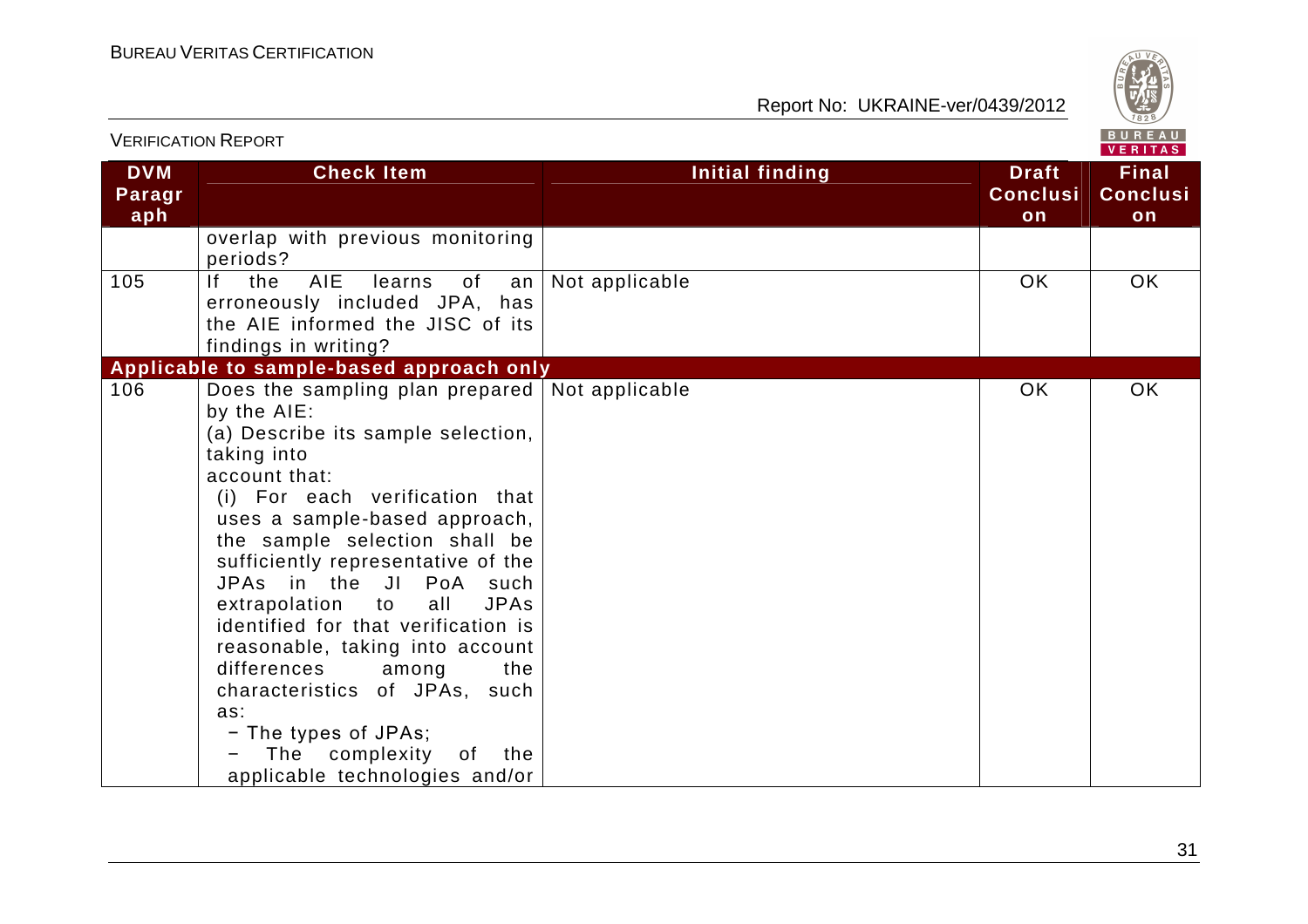

|                             | <b>VERIFICATION REPORT</b>                                                                                                                                                                                                                                                                                                                                                 |                        |                                       | BUREAU<br><b>VERITAS</b>              |
|-----------------------------|----------------------------------------------------------------------------------------------------------------------------------------------------------------------------------------------------------------------------------------------------------------------------------------------------------------------------------------------------------------------------|------------------------|---------------------------------------|---------------------------------------|
| <b>DVM</b><br>Paragr<br>aph | <b>Check Item</b>                                                                                                                                                                                                                                                                                                                                                          | <b>Initial finding</b> | <b>Draft</b><br><b>Conclusi</b><br>on | <b>Final</b><br><b>Conclusi</b><br>on |
|                             | measures used;<br>- The geographical location of<br>each JPA;<br>- The amounts of expected<br>emission reductions of the<br>JPAs being verified;<br>- The number of JPAs for<br>which emission reductions are<br>being verified;<br>- The length of monitoring<br>periods of the JPAs being<br>verified; and<br>- The samples selected for<br>prior verifications, if any? |                        | <b>OK</b>                             |                                       |
| 107                         | Is the sampling plan ready for<br>publication<br>through<br>the<br>along with<br>the<br>secretariat<br>verification report and supporting<br>documentation?                                                                                                                                                                                                                | Not applicable         |                                       | <b>OK</b>                             |
| 108                         | <b>AIE</b><br>made<br>site<br>Has<br>the<br>inspections of at least the square<br>root of the number of total JPAs,<br>rounded to the upper whole<br>number? If the AIE makes no site<br>inspections<br>fewer<br>site<br>or<br>inspections than the square root                                                                                                            | Not applicable         | <b>OK</b>                             | <b>OK</b>                             |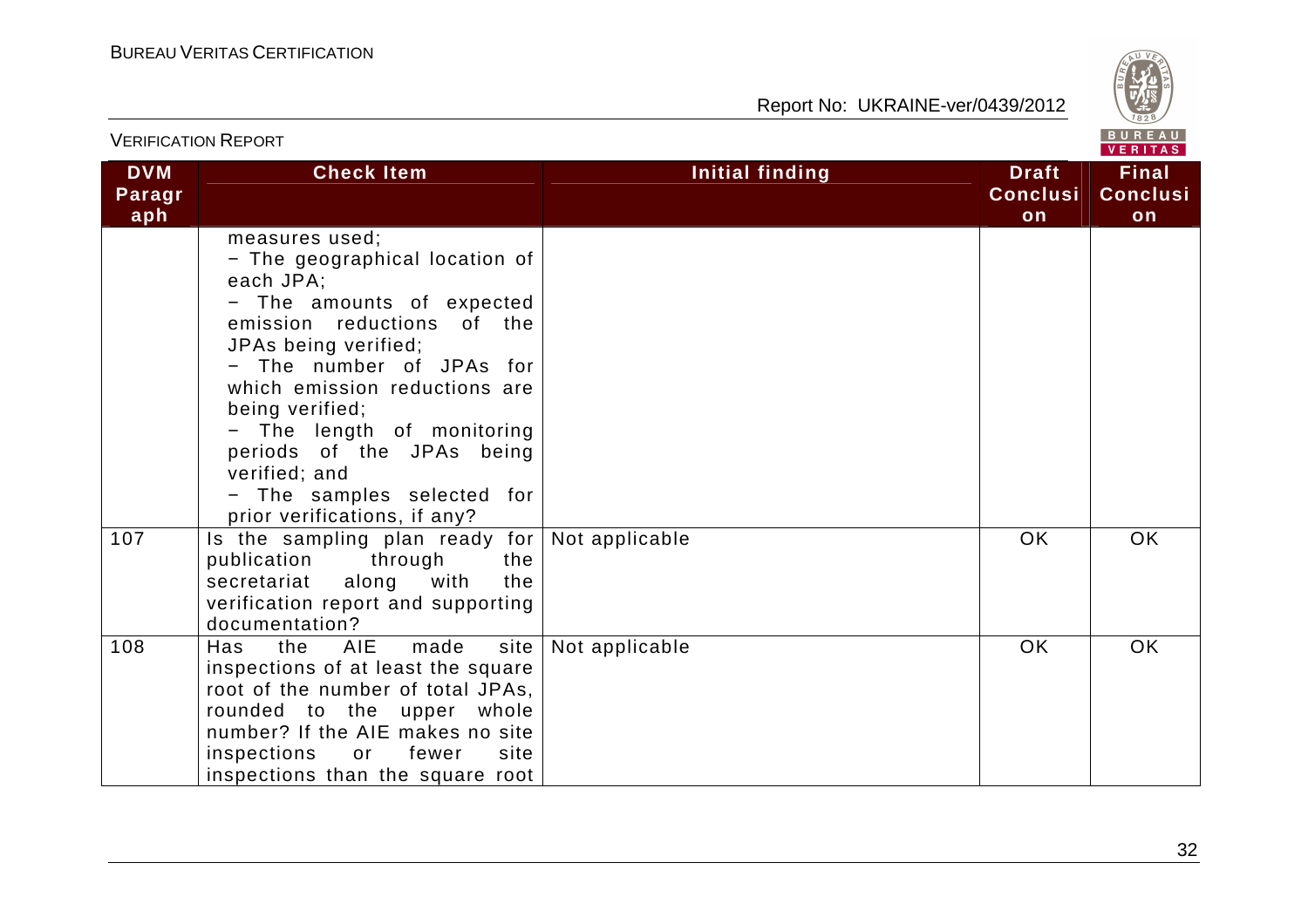

BUREAU<br>VERITAS VERIFICATION REPORT**DVM Check Item Initial finding Check Item Initial finding Theory Final Paragr Conclusi Conclusiaph onon** of the number of total JPAs, rounded to the upper whole number, then does the AIE provide a reasonable explanation and justification? 109 Is the sampling plan available for Not applicable ISBN ISBN ISBN OK ISBN OK submission to the secretariat for the JISC.s ex ante assessment? (Optional) 110 | If the AIE learns of a fraudulently | Not applicable OK | OK included JPA, a fraudulently monitored JPA or an inflated number of emission reductions claimed in a JI PoA, has the AIE informed the JISC of the fraud in writing?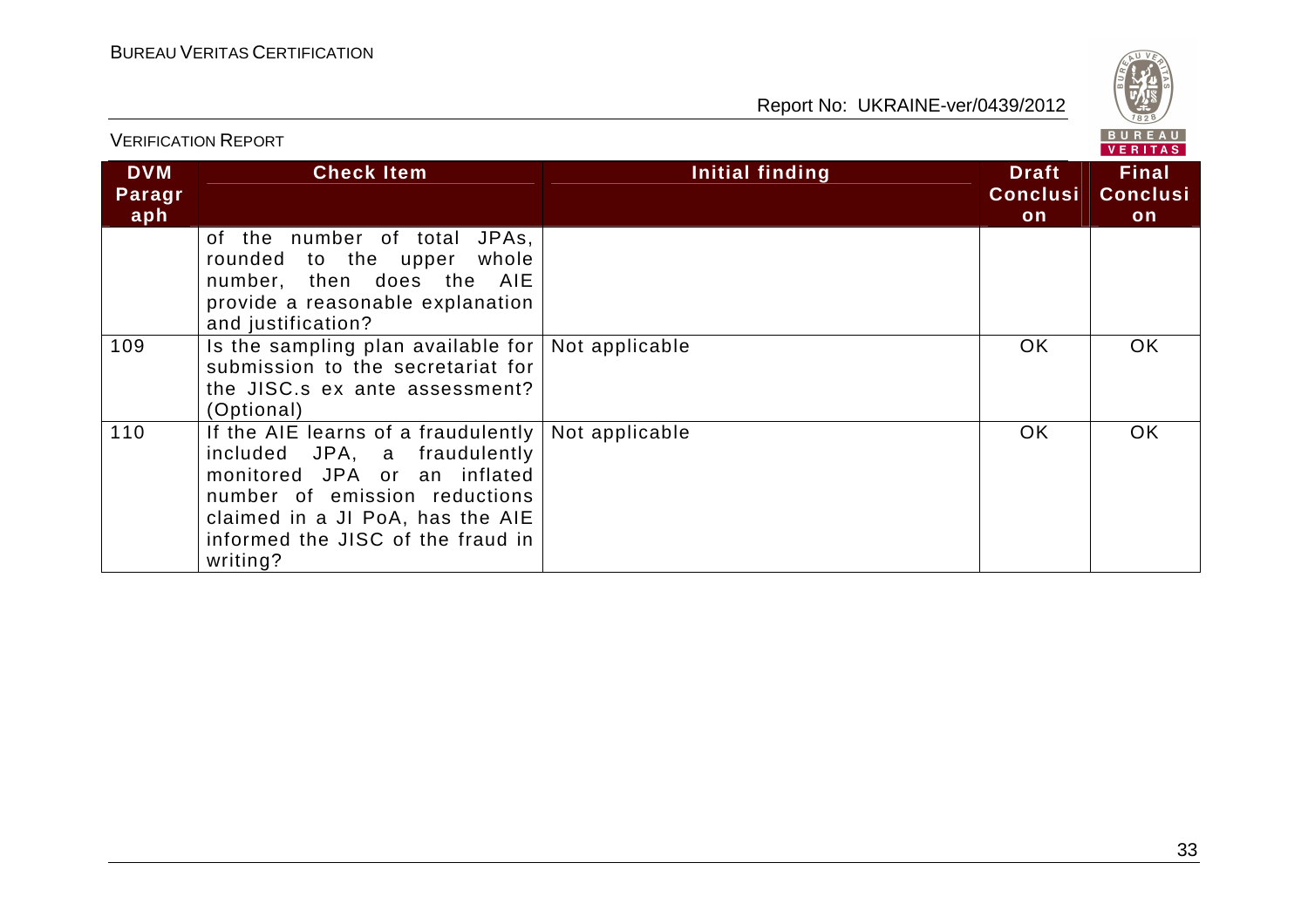

VERIFICATION REPORT

#### **Table 2 Resolution of Corrective Action and Clarification Requests**

| Draft report clarifications and corrective<br>action requests by verification team                                                                                                                                                                                                                                                                                                                                                                                                                                                                                                                   | Ref. to<br>checklist<br>question<br>in table 1 | <b>Summary of project participant</b><br>response                                                                                                                                                                                                                                                                                                                                                                                                | <b>Verification team conclusion</b>                                                                                        |
|------------------------------------------------------------------------------------------------------------------------------------------------------------------------------------------------------------------------------------------------------------------------------------------------------------------------------------------------------------------------------------------------------------------------------------------------------------------------------------------------------------------------------------------------------------------------------------------------------|------------------------------------------------|--------------------------------------------------------------------------------------------------------------------------------------------------------------------------------------------------------------------------------------------------------------------------------------------------------------------------------------------------------------------------------------------------------------------------------------------------|----------------------------------------------------------------------------------------------------------------------------|
| Corrective Action Request 01 (CAR01).<br>Please pay your special attention that<br>reference on different data source of the<br>parameter Cef <sub>ng</sub> is provided in section B.2.1<br>and Annex 1 of the monitoring report.<br>Please, bring the information in line.                                                                                                                                                                                                                                                                                                                          | Table 1, 95<br>(b)                             | This information is corrected in MR<br>version 03.                                                                                                                                                                                                                                                                                                                                                                                               | The information was amended<br>developers<br>by the<br>of<br>the<br>monitoring<br>report.<br><b>Issue</b><br>is<br>closed. |
| Corrective Action Request 02 (CAR02).<br>Based on the registered PDD, Carbon<br>emission factor for natural gas in the base<br>year ( $Cef_{\text{nab}}$ ) and Carbon emission factor for<br>JI projects reducing electricity consumption<br>in the base year (CEF $cb$ ) are provided in the<br>formulae 12, 14 and in the formulae 5, 7.<br>The parameters $Cef_{nqr}$ and $CEFc_r$ for the<br>reported year are used in the same formulae<br>in the monitoring report for calculation of<br>baseline emission. Please, explain the<br>reason of changes and provide appropriate<br>justification. | Table 1, 99<br>(a)                             | The parameters in question are used<br>for calculation of namely the dynamic<br>baseline emissions.<br>For correct comparing of amounts of<br>GHG emissions with taking into<br>consideration actual values in the<br>reported period, Carbon Emission<br>Factors for the reported period<br>instead of Carbon Emission Factor<br>for the base year should be used.<br>changes favor<br>improving<br>These<br>of calculations in the<br>accuracy | <b>Based</b><br>the<br>provided<br>on<br>explanation, issue is closed.                                                     |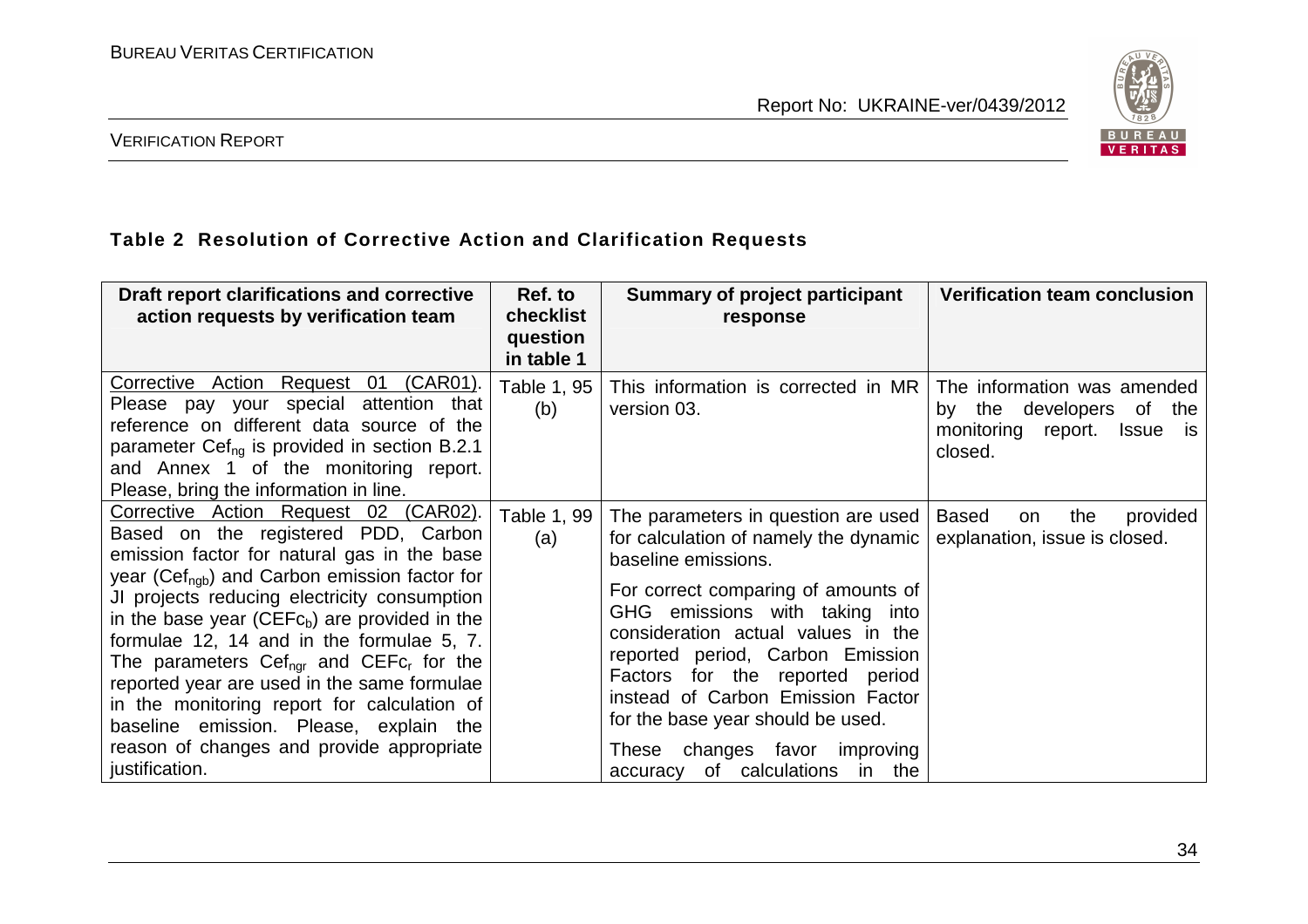

| BUREAU<br><b>VERIFICATION REPORT</b><br><b>VERITAS</b>                                                                                                                                                                                                                                                                                                                                             |                                                |                                                                                                                                                                                                                                                                                                              |                                                                                                                                                                     |  |
|----------------------------------------------------------------------------------------------------------------------------------------------------------------------------------------------------------------------------------------------------------------------------------------------------------------------------------------------------------------------------------------------------|------------------------------------------------|--------------------------------------------------------------------------------------------------------------------------------------------------------------------------------------------------------------------------------------------------------------------------------------------------------------|---------------------------------------------------------------------------------------------------------------------------------------------------------------------|--|
| Draft report clarifications and corrective<br>action requests by verification team                                                                                                                                                                                                                                                                                                                 | Ref. to<br>checklist<br>question<br>in table 1 | <b>Summary of project participant</b><br>response                                                                                                                                                                                                                                                            | <b>Verification team conclusion</b>                                                                                                                                 |  |
|                                                                                                                                                                                                                                                                                                                                                                                                    |                                                | reported period.                                                                                                                                                                                                                                                                                             |                                                                                                                                                                     |  |
| Corrective Action Request 03 (CAR03). In<br>comparison with the PDD the scheme of the<br>data collection was modified. Please, explain<br>the fact and provide justification in the<br>monitoring report.                                                                                                                                                                                          | Table 1, 99<br>(a)                             | The scheme of the data collection<br>modified<br>due<br>internal<br>to<br>was<br>reorganization of the enterprise: data<br>collection is occurred<br>with the<br>participation of Manager of energy<br>production complex instead of Main<br>energy engineer.<br>This change is reflected in the MR<br>V.03. | Issue is closed.                                                                                                                                                    |  |
|                                                                                                                                                                                                                                                                                                                                                                                                    |                                                |                                                                                                                                                                                                                                                                                                              |                                                                                                                                                                     |  |
| Corrective Action Request 04 (CAR04). As a<br>result of document analysis, the<br>last<br>calibration date of the measurement device<br>"Flowtech-TM"<br>#1-525<br>ser.<br>type<br><b>is</b><br>21/11/2011 (refer to the section 5 Category 2<br>document 41 of the Verification report). The<br>other date is stated in Annex 5 to the<br>monitoring<br>Please,<br>make<br>report.<br>amendments. | Table 1,<br>101(b)                             | The last calibration date of the<br>measurement device type "Flowtech-<br>TM" ser. # 1-525 is specified from "IV<br>q. 2011" to 21/11/2011 in Annex 5 to<br>the MR version 03.                                                                                                                               | The information was corrected<br>according to the documents of<br>SE "PA Yuzhny<br>Machine-<br>Building Plant named after<br>A. Makarov". Thus, issue is<br>closed. |  |
| Corrective Action Request 05<br>(CAR05).<br>Please provide serial/identification numbers<br>of correctors to the measurement equipment                                                                                                                                                                                                                                                             | Table 1,<br>101(b)                             | This information is added in Annex 5<br>to the MR version 03.                                                                                                                                                                                                                                                | The required information was<br>described in correct way in the<br>5<br>supporting<br>Annex<br>the                                                                  |  |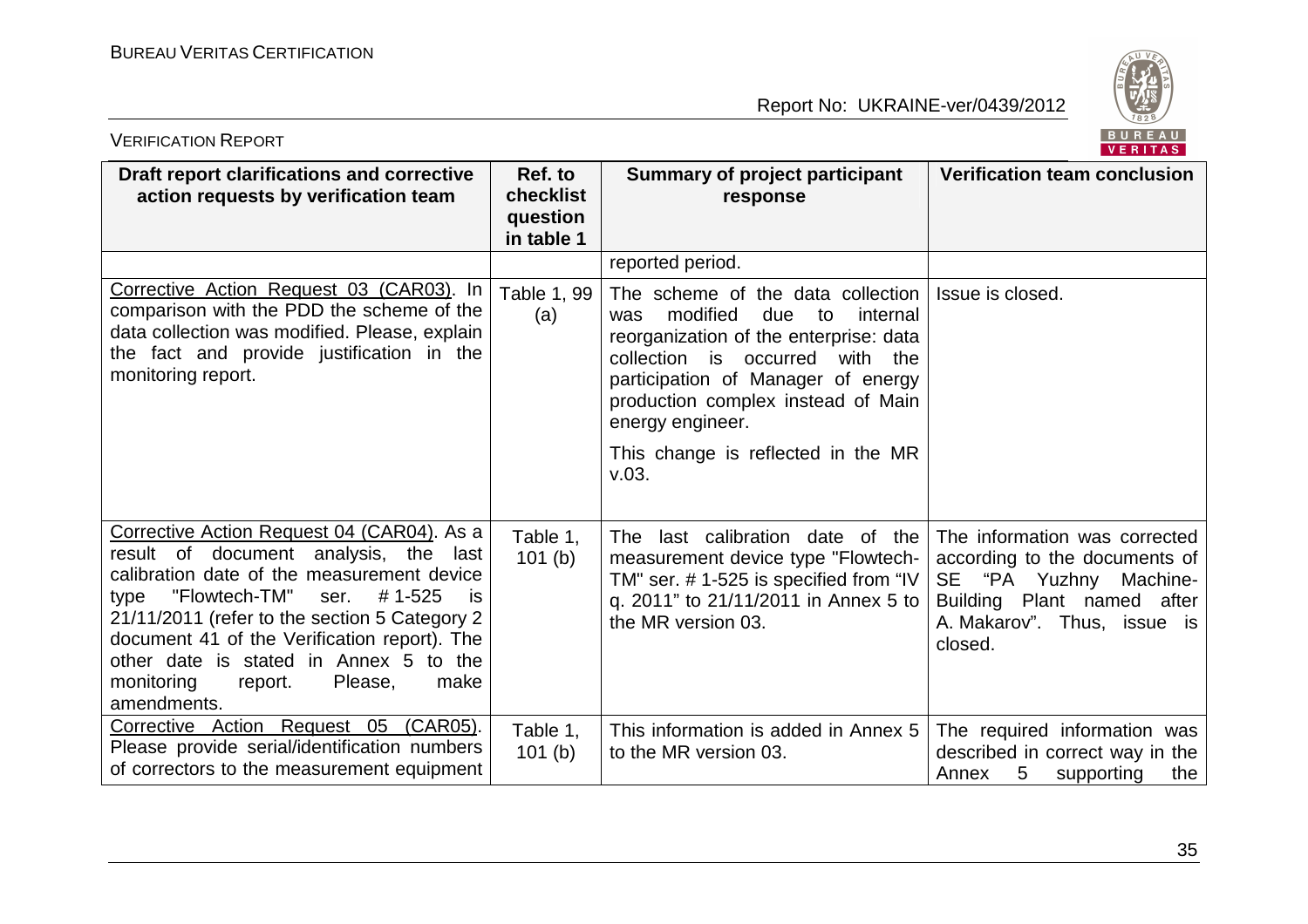

| BUREAU<br><b>VERIFICATION REPORT</b><br><b>VERITAS</b>                                                                                                                                                                                                                                                                                                                                                                                                                                                                                                                                                        |                                                |                                                                                                  |                                                                                                                                                                                                                                                         |  |
|---------------------------------------------------------------------------------------------------------------------------------------------------------------------------------------------------------------------------------------------------------------------------------------------------------------------------------------------------------------------------------------------------------------------------------------------------------------------------------------------------------------------------------------------------------------------------------------------------------------|------------------------------------------------|--------------------------------------------------------------------------------------------------|---------------------------------------------------------------------------------------------------------------------------------------------------------------------------------------------------------------------------------------------------------|--|
| Draft report clarifications and corrective<br>action requests by verification team                                                                                                                                                                                                                                                                                                                                                                                                                                                                                                                            | Ref. to<br>checklist<br>question<br>in table 1 | <b>Summary of project participant</b><br>response                                                | <b>Verification team conclusion</b>                                                                                                                                                                                                                     |  |
| as well as their last calibration dates.                                                                                                                                                                                                                                                                                                                                                                                                                                                                                                                                                                      |                                                |                                                                                                  | monitoring<br>report.<br><b>Issue</b><br>is<br>closed.                                                                                                                                                                                                  |  |
| Corrective Action Request 06<br>(CAR06).<br>Please provide documented evidences of<br>calibration<br>status<br>of<br>the<br>following<br>measurement devices: heat energy meters<br>type "Sich" and type "Ergomera - 125", and<br>gas flow meters type "Kurs-01" G250B2.                                                                                                                                                                                                                                                                                                                                      | Table 1,<br>101(b)                             | This information is provided to AIE.                                                             | documented<br>Required<br>evidences were provided to the<br>verification team. As a result of<br>documents analysis, it can be<br>concluded that the calibration<br>0f<br>status<br>regarded<br>measurement devices is in<br>order. So issue is closed. |  |
| Corrective Action Request 07 (CAR07).<br>Please consider all revisions included in the<br>current Monitoring Report according to the<br>following algorithm: 1) essence of revision;<br>2) reason for this revision; and 3) what it can<br>improve (e.g., applicability, accuracy, etc.).<br>Also, explicitly state whether proposed<br>improve<br>revisions<br>the<br>accuracy<br>and<br>information<br>collected<br>applicability<br>0f<br>compared to the original monitoring plan<br>without changing conformity with the relevant<br>rules and regulations for the establishment of<br>monitoring plans. | Table 1, 99<br>(a)                             | information<br>The<br>justified<br>was<br>according to the requirements in the<br>MR version 03. | The corrected version of the<br>MR.<br>provided<br>to<br>the<br>was<br>verification team for analysis.<br>As a result of analysis, issue is<br>closed.                                                                                                  |  |
| <b>Clarification Request 01</b><br>$(CL01)$ .<br>Please                                                                                                                                                                                                                                                                                                                                                                                                                                                                                                                                                       | Table 1, 95                                    | The source of index of currency rate                                                             | According to the clarification,                                                                                                                                                                                                                         |  |